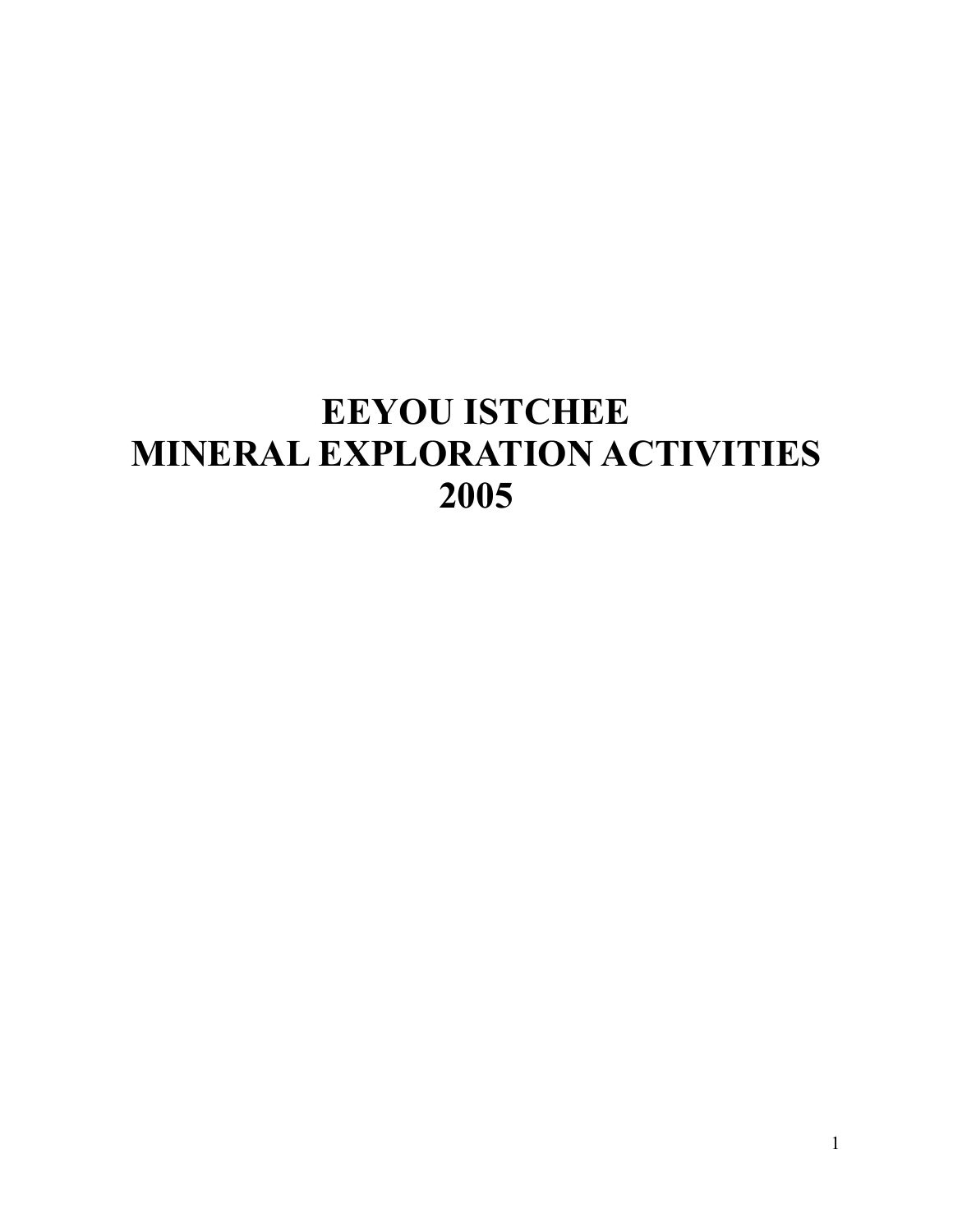#### **TABLE OF CONTENTS**

#### **1 INTRODUCTION**

- **2 OBJECTIVES Objectives of this study** Objectives of CMEB
- **3 CREE NATION OF WEMINDJI**  Geology and mineral resources interest Mineral Exploration Activity
- **4 CREE NATION OF EASTMAIN**  Geology and mineral resources interest Mineral Exploration Activity
- **5 CREE NATION OF MISTISSINI**  Geology and mineral resources interest Mineral Exploration Activity
- **6 CREE NATION OF WASWANIPI**  Geology and mineral resources interest Mineral Exploration Activity
- **7 CREE NATION OF OUDJE-BOUGOUMOU**  Geology and mineral resources interest Mineral Exploration Activity
- **8 CREE NATION OF NEMASKA**  Geology and mineral resources interest Mineral Exploration Activity
- **9 CREE NATION OF WHAPMAGOOSTUI**  Geology and mineral resources interest Mineral Exploration Activity
- **10 CONCLUSION**
- **11 REFRENCES**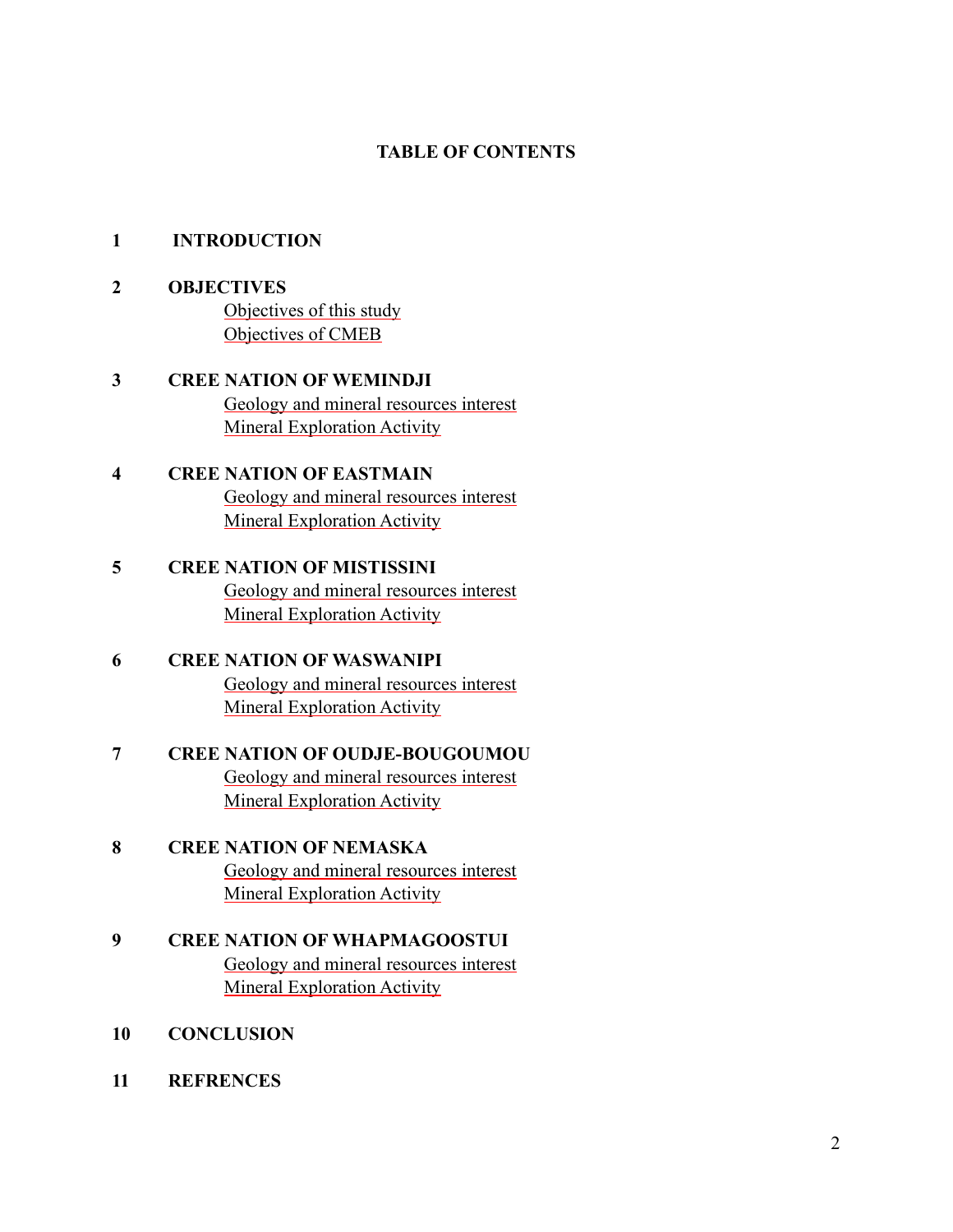#### **3 CREE NATION OF WEMINDJI**

#### 3-1 Geology and mineral resources interest

The area of Wemindji is known specially for the big amount of granitic rocks in the context of crust thikening and fracture system which is very appropriate for intrusion of kimberlite. Here and there, some volcanic rocks are squeezed inbetween tonalite and granites. ……….

| N<br>$\Omega$ | <b>NTS</b>               | <b>COMPANIES/</b><br><b>PROSPECTORS</b>                                        | <b>PROJE</b><br><b>CTS</b>                     | <b>SUBSTAN</b><br><b>CES</b>           | <b>WORK</b>                                  | Year                       |
|---------------|--------------------------|--------------------------------------------------------------------------------|------------------------------------------------|----------------------------------------|----------------------------------------------|----------------------------|
| 28            | $33D$ ; $33E$ ;<br>33F   | <b>DIANOR RESOURCES</b><br><b>INC</b>                                          | <b>JAMES</b><br><b>BAY</b>                     | <b>DIAMOND</b>                         | $Gs(t)$ , Mag, Pr,<br>Rsi/(215)              | 2004                       |
| 30            | 33G/14, 15;<br>33J/02,03 | DIOS EXPLORATION INC                                                           | <b>MINTI</b>                                   | <b>DIAMOND</b>                         | Gs(t), Pr                                    | $\overline{?}$             |
| 31            | 33F/04                   | <b>TYPHOON</b><br><b>EXPLORATION INC</b>                                       | <b>WAPISCA</b><br>N                            | $Cu-Zn-Au-$<br>$Ag-$<br><b>DIAMOND</b> | Gs, Pr                                       | $\overline{\mathbf{?}}$    |
| 32            | 33F/002, 07              | <b>MATAMEC</b><br><b>EXPLORATIONS INC</b>                                      | <b>SAKAMI</b>                                  | Au                                     | D(13:2541), G,<br>Gs(h), Gs(sl), Pr,<br>S, T | $\overline{?}$             |
| 33            | 33F/06                   | <b>PRO-OR MINING</b><br><b>RESOURCES INC</b>                                   | <b>MENARI</b><br>K                             | Cr-Pd-Pt-Ni-<br>Cu                     | B935 :?), D(31 :<br>3100), Met               | $\overline{?}$             |
| 34            | 33G/06                   | <b>VIRGINIA GOLD MINES</b><br><b>INC &amp; GLOBESTAR</b><br><b>MINING CORP</b> | <b>POSTE</b><br><b>LEMOINE</b>                 | Au                                     | D(18: 3132)                                  | $\overline{?}$             |
| 36            | $33H/05$ ;<br>33G/07,08  | <b>VIRGINIA GOLD MINES</b><br><b>INC</b>                                       | <b>CORVET</b><br><b>EST-LAC</b><br><b>EADE</b> | Au                                     | $D(37:5684)$ , IP, G,<br>Mag, S, T           | $\boldsymbol{\mathcal{P}}$ |
| 40            | 33G/16                   | <b>SIRIOS RESOURCES INC</b>                                                    | <b>TILLY</b>                                   | $Cu-Au-Ag-$<br>Mo                      | Pr, S                                        | $\overline{\mathbf{?}}$    |
| 42            | 33G/04                   | <b>PRO-OR MINING</b><br><b>RESOURCES INC</b>                                   | <b>LAC</b><br><b>EWART</b>                     | Cr-Pd-Pt-Ni                            | EM, G, Mag, pp                               | $\ddot{ }$                 |

#### 3-2 Mineral Exploration Activity

**In these two last years the mining sector knew an interresting activities. DIANOR is one of the dynamic companies in the area who produce** a systematic exploration including,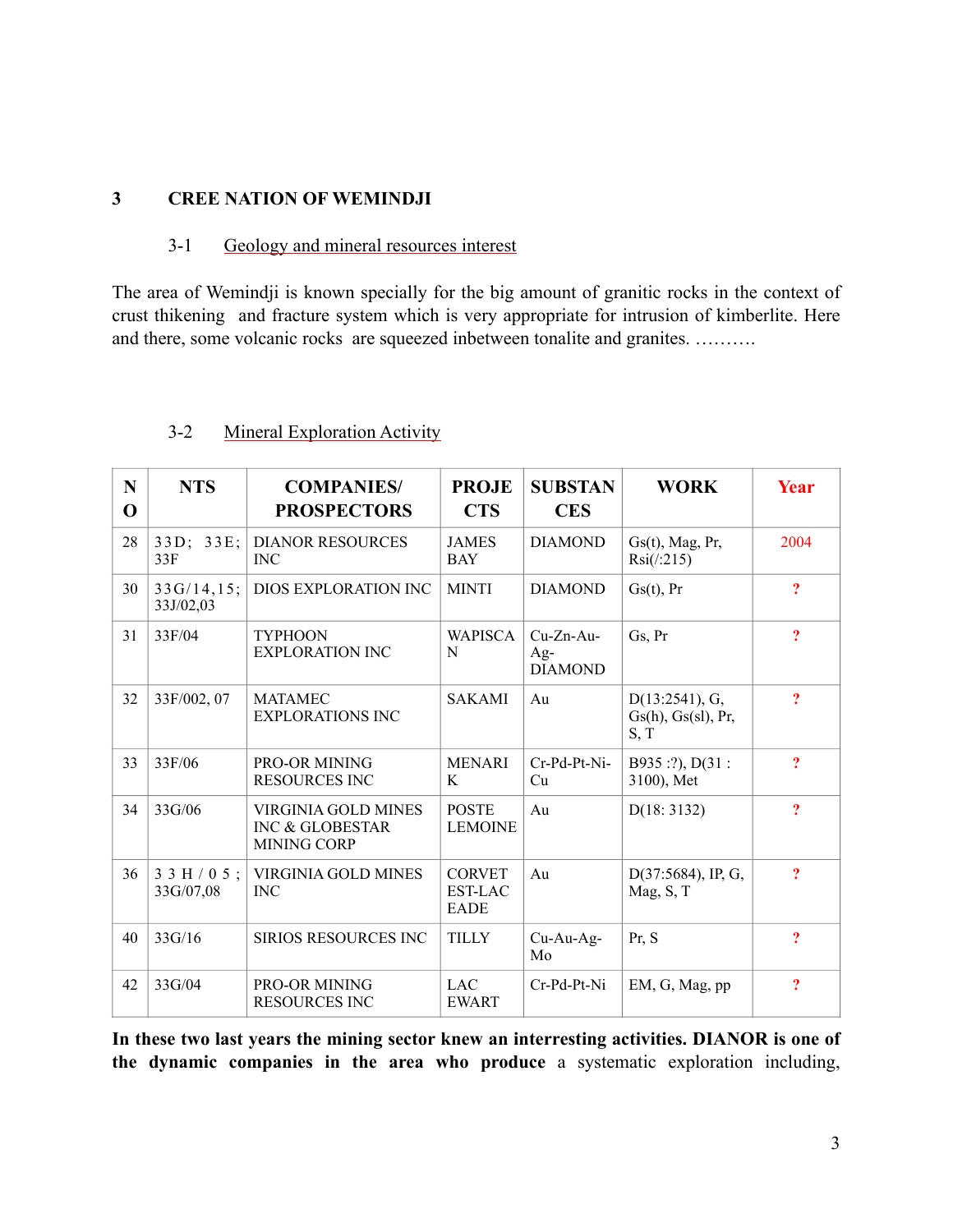prospecting, surface till sampling for indicator minerals, pionjar drilling to obtain base of till samples, detailed ground magnetic surveys and detailed MMI soil sampling continued during 2004. A total of thirty-nine (39) samples of till from surface and from depth (pionjar drilling) were processed for indicator minerals and 163 mineral grains were selected for microprobe analysis. The kimberlite and diamond indicator minerals recovered from these till samples included two (2) pyrope garnets, thirty-four (34) clinopyroxenes (chrome diopsides) having chemistries indicating a kimberlitic source and three (3) chromite grains that lie within the diamond inclusion field. To date kimberlite and diamond indicator minerals have been recovered from till samples from twenty-two (22) properties in the James Bay region. In addition eight (8) magnetic anomalies were confirmed by ground magnetic surveys and will be evaluated during 2005. Also the extensive database generated by **Dianor** and its partners on the region will be reviewed and evaluated to determine further targets.

In the western part of the La Grande area, **Pro-Or Mining Resources Inc**. confirmed in drillhole the stratiform nature and vertical extension of the ore zones, as well as the chrome and platinum group metal resources associated with orebodies Cr-1 and Cr-16, on the Menarik property (project 33). During the year, **Pro-Or Mining Resources Inc.** and its partners **INRS-ETE**, **Phytronics Technologies**, and **Johnston-Vermette** completed the construction of a semiindustrial pilot plant to test newly patented processes involving chromite carbochlorination and the recovery of platinum group metals. Metallurgical tests are slated to begin in January 2005.

In the eastern part of the La Grande Subprovince, diamond drilling by **Virginia Gold Mines Inc.**  and **Globestar Mining Corporation** led to the discovery of the Orfée Est zone, located 500 m east of the Orfée zone (resources of 203,483 metric tones at a grade of 14.5 g/t Au), on the Poste Lemoyne Extension property (project 34). This new zone consists of a thick gold-bearing structure formed within a sequence of basalt, sandstone, and iron formation with pyrrhotite and arsenopyrite mineralization. Several intercepts, ranging from 1 to 10 m in thickness with subeconomic gold grades, such as drillhole PLE-04-76, which yielded 0.98 g/t Au over 23.0 m, including 10.53 g/t Au over 1.1 m, were obtained. **Virginia Gold Mines Inc.** drill-tested the Marco and Contact zones on the Corvet Est property (project 36), two gold-bearing structures discovered on surface during the fall 2003. Both zones yielded a few interesting gold intercepts down to a depth of 200 m, including drillhole CE-04-23 in the Marco zone (2.10 g/t Au over 46.0 m, including 4.50 g/t Au over 10.0 m) and drillhole CE-04-14 in the Contact zone (10.29 g/t Au over 4.75 m). The Marco zone is characterized by a structure several metres wide that contains a series of finely disseminated sulphide zones (up to 10% arsenopyrite, pyrite, and pyrrhotite), associated with mm-scale to cm-scale quartz veins and veinlets, along with microcline, tourmaline, garnet, biotite, magnetite, and damourite alteration. The Marco zone is hosted in a granoblastic quartz-feldspar-biotite rock (felsic dyke), along the contact with a basalt that exhibits strong biotite alteration, which defines a magnetic anomaly traced across the property for more than 3 km along strike.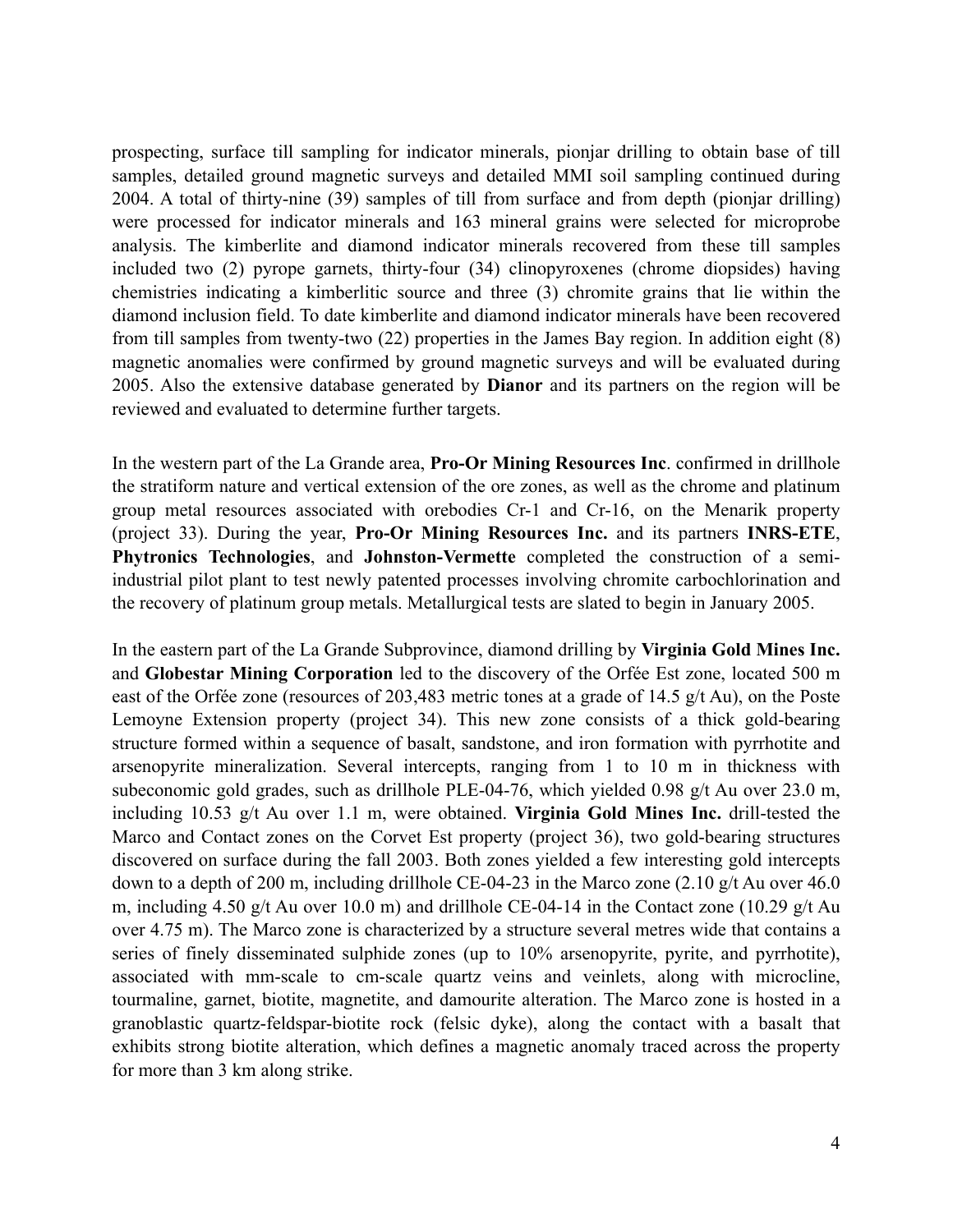#### **4 CREE NATION OF EASTMAIN**

#### 4-1 Geology and mineral resources interest

The area of Eastmain is known specially for the greenstone belt containing volcanic and sedimentary rock very appropriate for gold , silver and cupper. The Eastmain area comprises the Lower Eastmain greenstone belt (Lower Eastmain and Middle Eastmain segments) and the Upper Eastmain greenstone belt (Upper Eastmain segment; Otish Mountains area). Archean volcano-sedimentary rocks of the Lower Eastmain greenstone belt are assigned to the Eastmain Group. This group is composed of komatiitic to rhyolitic volcanic rocks and a variety of sedimentary rocks. Paragneisses of the Auclair Formation (Nemiscau and Opinaca basins) overlie this assemblage.

#### 4-2 Mineral Exploration Activity

| N <sub>O</sub> | <b>NTS</b> | <b>COMPANIES/</b><br><b>PROSPECTORS</b>                                                               | <b>PROJEC</b><br><b>TS</b>   | <b>SUBSTAN</b><br><b>CES</b> | <b>WORK</b>                                      | Year                     |
|----------------|------------|-------------------------------------------------------------------------------------------------------|------------------------------|------------------------------|--------------------------------------------------|--------------------------|
| 26             | 33B/04     | <b>EASTMAIN RESOURCES</b><br>INC.                                                                     | <b>CLEARWA</b><br><b>TER</b> | Au                           | $D(14:9407)$ .<br>$G. Gs@$ ,<br>Gs(sl), Pr, S, T | 9                        |
| 27             | 33C/09     | VIRGINIA GOLD MINES<br>INC.                                                                           | <b>ELEONOR</b><br>Е          | Au                           | D(63:14178),<br>$G$ , IP, $S$ , T                | റ                        |
|                |            | <b>CAMBIOR</b><br><b>Azimut</b><br>Everton<br><b>Golden Valley Mines Ltd</b><br>D'Arrianne resoureces |                              |                              |                                                  | $\overline{\mathcal{C}}$ |

In the Eastmain area, 21 projects were reported in 2004. In the Lower and Middle Eastmain segments, exploration was focused on lode gold or iron formation-hosted gold deposits and porphyry Cu-Au±Ag intrusions. Diamond exploration projects were largely concentrated in the granitoids and paragneisses that border the Upper Eastmain greenstone belt (Otish Mountains area).

In the Lower Eastmain area, on the Eleonore project (project 27), **Virginia Gold Mines Inc.**  delineated a major gold system on surface and in drillholes over a lateral distance of roughly 300 m and to a depth of more than 225 m. The system comprises two main zones trending N-S: *Roberto* (18.85 g/t Au over 16.0 m - drillhole ELE-04-02) and Roberto East (6.94 g/t Au over 18.0 m [*FW*]- drillhole ELE-04-39), as well as a few subsidiary zones such as the *Veine* zone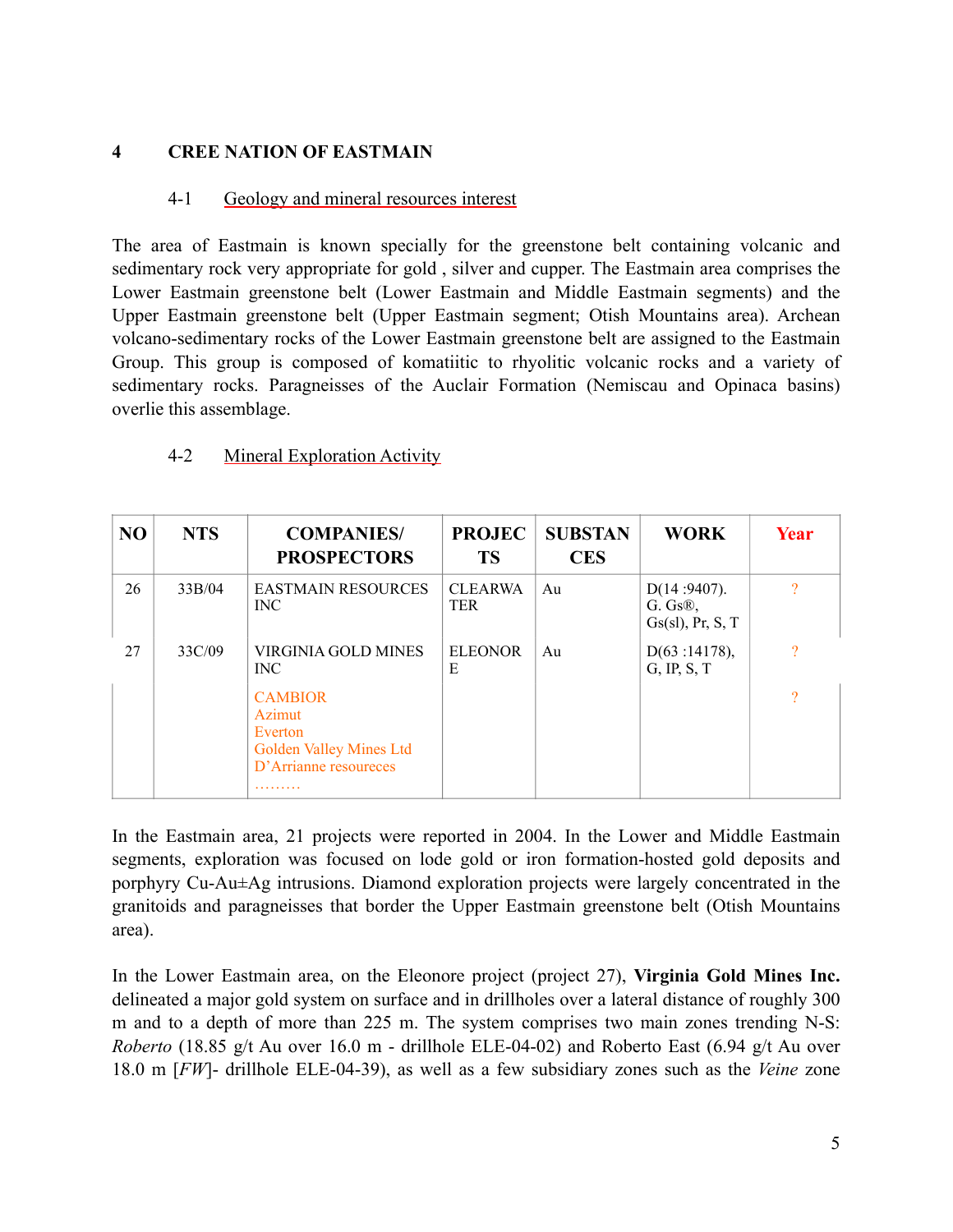$(34.66 \text{ g/t}$  Au over  $6.60 \text{ m}$  – drillhole ELE-04-34). All the gold-bearing zones, which remain open in several directions, are hosted in a sedimentary unit strongly altered to sericite, albite, epidote, tourmaline, muscovite, and chlorite, with intense potassic alteration along the contact with a diorite-tonalite intrusion. It is located along the northern margin of a vast batholithic complex, at the junction between the La Grande and Opinaca geological subprovinces. The strongly silicified country rock is cut by a stockwork of quartz veins and veinlets with finely disseminated sulphides (pyrrhotite, arsenopyrite, trace chalcopyrite). This new highgrade gold setting attracted much attention, which translated into claim acquisitions in the Lower and Middle Eastmain areas. Based on the presence of metasediments in the vicinity of syn-to latetectonic intrusions, a weak to moderate magnetic signature, and arsenic, copper, and gold anomalies in lake sediments previously analyzed by the **Ministère des Ressources naturelles, de la Faune et des Parcs (MRNFP)**, **Azimut Exploration Inc.**, in partnership with **Everton Resources Inc.**, as well as **Sirios Resources Inc.** and its partners **Canadian Royalties Inc.** and **Golden Valley Mines Ltd**, acquired extensive land positions in the area.

On the Clearwater project (project 26), **Eastmain Resources Inc.** continued to define the extension at depth  $($   $\sim$  600 m) of the main high-grade gold veins at the Eau Claire deposit (uncut indicated and inferred mineral resources estimated at 755,435 ounces of gold – April 2004). Furthermore, recent trenching revealed the presence of schist zones and goldbearing quartztourmaline veins 2.5 km east of the Eau Claire deposit. Channel samples yielded grades up to 10.2 g/t Au in trench B5 and up to 8.95 g/t Au in trench B2, located about 740 m east of trench B5. These new gold-bearing zones are located along the same stratigraphic horizon and in the same rock formation as the Eau Claire deposit.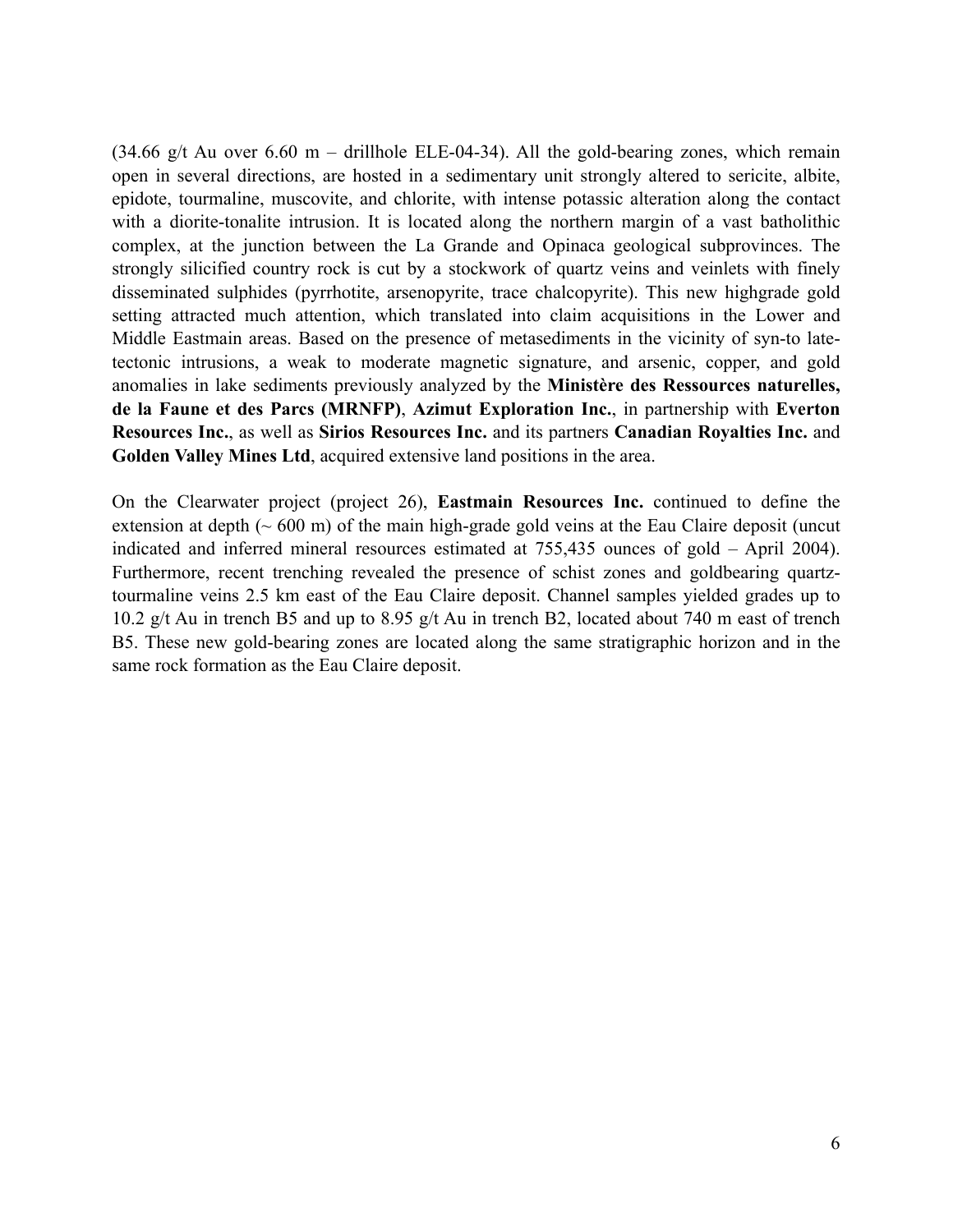# **5 CREE NATION OF MISTISSINI**

# Mineral Exploration Activity

### *MISTASSINI LAKE WEST – TROILUS*

| NO | <b>NTS</b>             | <b>COMPANIES/</b><br><b>PROSPECTORS</b>                                                     | <b>PROJEC</b><br><b>TS</b>    | <b>SUBSTAN</b><br><b>CES</b> | <b>WORK</b>                     | Year                |
|----|------------------------|---------------------------------------------------------------------------------------------|-------------------------------|------------------------------|---------------------------------|---------------------|
| 16 | 32J/10, 15, 16         | <b>BEAUFIELD</b><br><b>CONSOLIDATED</b><br><b>RESOURCES INC &amp;</b><br><b>NORANDA INC</b> | <b>TROILUS</b>                | $Cu-Zn-Pb-$<br>Ag-Au         | $D(9:2300)$ ,<br>MEGATEM,<br>Pr | $\overline{?}$      |
| 17 | 32J/09                 | NORMABEC MINING<br><b>RESOURCES INC &amp;</b><br><b>SOQUEM INC</b>                          | <b>ARMAGNA</b><br>C(1345)     | PGE-Au-Cu                    | G, IP, Pr, S, T                 | $\boldsymbol{\eta}$ |
| 18 | 32J/10, 15, 16         | <b>VIOR MINING</b><br><b>EXPLORATION CO INC &amp;</b><br><b>SOQUEM INC</b>                  | <b>DOMERGU</b><br>E(1149)     | $Cu-Zn$                      | AGp                             | $\overline{?}$      |
| 19 | 32J/16                 | <b>LES RESOURCES</b><br><b>TECTONIC INC</b>                                                 | LAC LA<br><b>FOURCHE</b>      | Au                           | G                               |                     |
| 20 | 32J/09, 10             | NORTHERN MINING<br>EXPLOR. LTD &<br><b>SOQUEM INC</b>                                       | <b>CLAIRY</b><br>(1171)       | $Cu-Zn$                      | AGp                             |                     |
| 21 | 32J/15, 156            | <b>SOQUEM INC</b>                                                                           | DILEO-<br><b>NORD</b>         | $Cu-Au$                      | IP, Mag, T                      |                     |
| 22 | 32J/09, 16; 32I/<br>13 | DIOS EXPLORATION INC                                                                        | <b>ARTAUD</b>                 | <b>DIAMOND</b>               | Gs(e), GS(t)                    |                     |
| 23 | 32J/10                 | <b>SOQUEM INC</b>                                                                           | <b>MOLBAN</b><br>(1331)       | <b>LITHIUM</b>               | G, Pr, S, T                     |                     |
| 43 | 32O/01                 | <b>INMET MINING</b><br><b>CORPORATION</b>                                                   | <b>TROILUS</b><br><b>MINE</b> | $Cu-Au-Ag$                   | D(6:3500)                       |                     |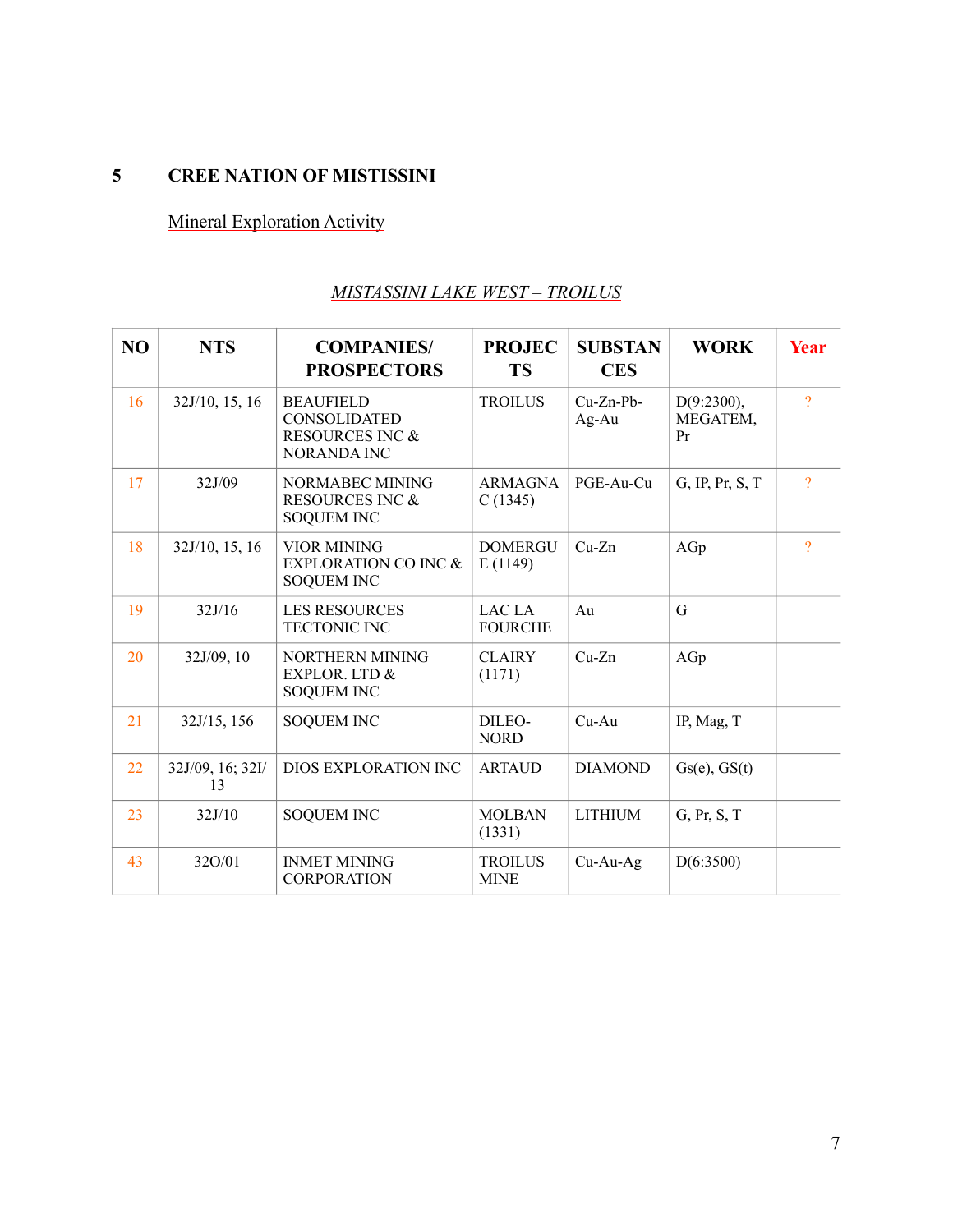## *MISTASSINI LAKE NORTH*

| N <sub>O</sub> | <b>NTS</b>                                       | <b>COMPANIES/</b><br><b>PROSPECTORS</b>                                                     | <b>PROJECT</b><br>S               | <b>SUBSTAN</b><br><b>CES</b> | <b>WORK</b>                                                                      | <b>Year</b>    |
|----------------|--------------------------------------------------|---------------------------------------------------------------------------------------------|-----------------------------------|------------------------------|----------------------------------------------------------------------------------|----------------|
| $\mathbf{1}$   | 33A/09, 33A/<br>15, 16; 33H/01                   | <b>ASHTON MINING OF</b><br>CANADA INC/SOQUEM<br><b>INC</b>                                  | <b>FOXTROT</b>                    | <b>DIAMOND</b>               | $B(639:?)$ ,<br>$D(105)$ :<br>17378),<br>Gs(sl), Gs(t),<br>Mag,<br>Rcd23:4157, S | $\overline{?}$ |
| $\overline{2}$ | 33A/08, 09, 10;<br>23D/12; 33H/<br>01, 02        | DIOS EXPLORATION INC<br>& DE BEERS CANADA<br><b>EXPLORATION INC</b>                         | 33 CARATS                         | <b>DIAMOND</b>               | $D(5:500)$ , G,<br>$Gs(t)$ , Mag, Pr                                             | $\overline{?}$ |
| $\overline{3}$ | 33A/07, 08, 09,<br>10, 15, 16; 33H/<br>01,02     | <b>MAJESCOR RESOURCES</b><br><b>INC</b>                                                     | <b>PORTAGE</b>                    | <b>DIAMOND</b>               | Gs, Pr, S                                                                        | $\overline{?}$ |
| $\overline{4}$ | 33A, 32P, 22M,<br>23D, 23E, 23L/<br>06           | <b>DIADEM RESOURCES</b><br><b>LTD</b>                                                       | <b>OTISH</b><br><b>DIAMOND</b>    | <b>DIAMOND</b>               | Gs, Mag-<br>EM(A),<br>Pr23D/03                                                   |                |
| 5              | 23D/03                                           | <b>MAJESCOR RESOURCES</b><br>INC & DUNSMUIR<br><b>VENTURES LTD</b>                          | <b>LAC</b><br><b>LAPARRE</b>      | <b>DIAMOND</b>               | Gs                                                                               |                |
| 6              | 2 E/03, 04                                       | <b>DIANOR RESOURCES</b><br><b>INC &amp; ALEXIS</b><br><b>MINERALS</b><br><b>CORPORATION</b> | <b>QUEOTISH</b>                   | <b>DIAMOND</b>               | Gs(sl), GS(t),<br>Pr                                                             |                |
| $\overline{7}$ | 33A/08                                           | <b>STRATABOUND</b><br><b>MINERALS</b><br><b>CORPORATION</b>                                 | <b>MARUSIA</b>                    | DIAMOND-<br>Au               | Gs(s), Gs(t)                                                                     |                |
| 8              | 23D/04                                           | OTISH RESOURCES INC                                                                         | <b>LAC</b><br><b>LAPARRE</b>      | <b>DIAMOND</b>               | Gs                                                                               |                |
| 9              | 22M/13; 32P/16                                   | <b>CAMECO CORP &amp;</b><br><b>COGEMA RESOURCES</b><br>$\rm{INC}$                           | <b>OTISH</b><br><b>SOUTH</b>      | <b>URANIUM</b>               | $Mag-EM(A),$<br>Rd, Rsi                                                          |                |
| 10             | 33A/<br>02,03,08,10,11;<br>33A/14, 15;<br>23D/13 | DIOS EXPLORATION INC                                                                        | <b>HOTISH</b><br><b>EXTENSION</b> | <b>DIAMOND</b>               | Gs(t)                                                                            |                |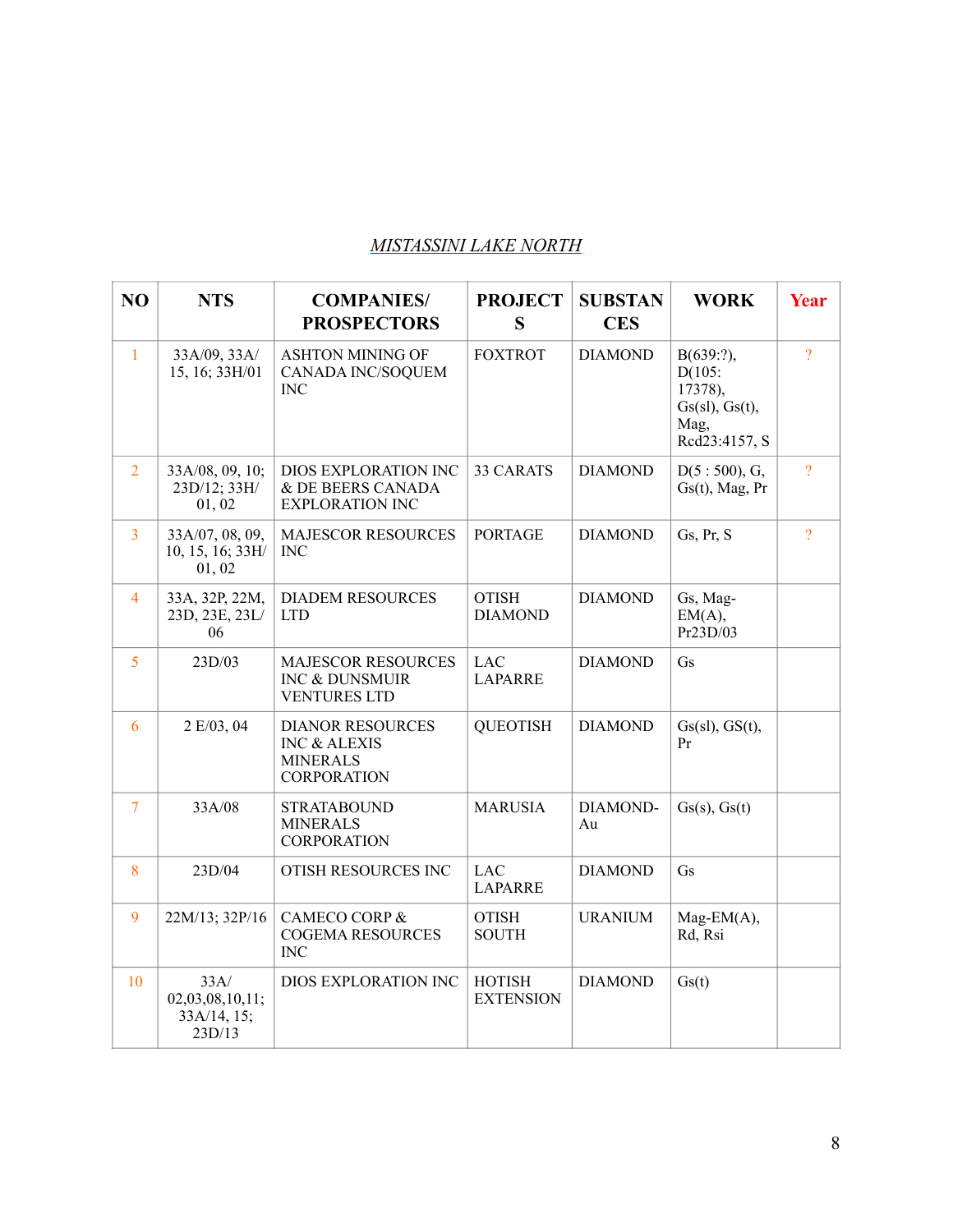| 11 | 32P/10, 15, 16                                          | DIOS EXPLORATION INC                                                | <b>HOTISH</b>                   | <b>DIAMOND</b>     | G, Gs(t), Min,<br>Pr                    |  |
|----|---------------------------------------------------------|---------------------------------------------------------------------|---------------------------------|--------------------|-----------------------------------------|--|
| 12 | 32P/07, 10, 14,<br>15, 16                               | <b>MAJESCOR RESOURCES</b><br>INC & SUPERIOR<br><b>DIAMONDS INC</b>  | <b>MISTASSINI</b>               | <b>DIAMOND</b>     | Gs                                      |  |
| 13 | 33A/01                                                  | DITEM EXPLORATIONS<br><b>INC</b>                                    | TICHEGAMI                       | <b>DIAMOND</b>     | D(???)                                  |  |
| 14 | 32P/16                                                  | DITEM EXPLORATIONS<br><b>INC</b>                                    |                                 |                    |                                         |  |
| 15 | 33A/03, 07                                              | <b>WESTERN TROY</b><br><b>CAPITAL RESOURCES</b><br><b>INC</b>       | <b>LAC</b><br><b>MACLEOD</b>    | Cu-Au-Ag-<br>Mo    | PP                                      |  |
| 24 | 32P/16; 22M/13                                          | PERSHIMCO<br><b>RESOURCES INC /</b><br><b>GILBERT LAMOTHE</b>       | <b>KIMBERT</b>                  | <b>DIAMOND</b>     | Gs(t)                                   |  |
| 25 | 32O/16; 33A/<br>04, 09, 10, 11,<br>14; 33H; 23O/<br>12  | <b>SANTOY RESOURCES</b><br>LTD / VAALDIUM<br><b>RESOURCES LTD</b>   | <b>OTISH</b><br><b>MOUNTAIN</b> | <b>DIAMOND</b>     | AGp, Gs(t)                              |  |
| 29 | 23E/04, 06, 10;<br>23D/12; 33H/01                       | <b>OTISH MOUNTAIN</b><br>DIAMOND COMPANY                            | <b>OTISH</b>                    | <b>DIAMOND</b>     | Agp, Gs                                 |  |
| 35 | 32I/01,02                                               | <b>SIRIOS RESOURCES</b><br>INC / GOLDEN TAG<br><b>RESOURCES LTD</b> | <b>AQUILON</b>                  | Au                 | $D(11:954)$ , G,<br>S, T                |  |
| 37 | 33H; 23E                                                | VIRGINIA GOLD MINES<br><b>INC</b>                                   | <b>NOELLA</b>                   | Au                 | $Gs(t)$ , Pr                            |  |
| 38 | 23L/11, 12, 13,<br>14; 23M/03, 04                       | VIRGINIA GOLD MINES<br>INC / NORANDA INC                            | <b>COULON</b>                   | Cu-Zn-Pb-<br>Ag-Au | D(25:4783),<br>em, G, Gs,<br>Mag, Pr, S |  |
| 39 | 33H/09                                                  | SIRIOS RESOURCES INC                                                | <b>ESCALE</b>                   | Cu-Au-Mo           | D(6:576)                                |  |
| 41 | 33A/01, 02;<br>32P/01, 07, 08,<br>09, 10, 11, 15,<br>16 | <b>ASHTON MINING OF</b><br>CANADA INC / SOQUEM<br><b>INC</b>        | TICHEGAMI                       | <b>DIAMOND</b>     | $D(4:394)$ ,<br>Gs(t)                   |  |

#### *Mistissini Lake West*

In the OTISH MOUNTAINS on the QUEOTISH PROPERTY of DIANOR, detailed highresolution airborne magnetic survey flown over the optioned Queotish property in 2003 outlined a total of thirty-three (33) circular magnetic targets. During the summer of 2004, twenty-nine (29) of the targets were visited and investigated. Ground magnetic surveys, till and MMI soil sampling programmes were conducted over 26 of the airborne magnetic anomalies. Based on the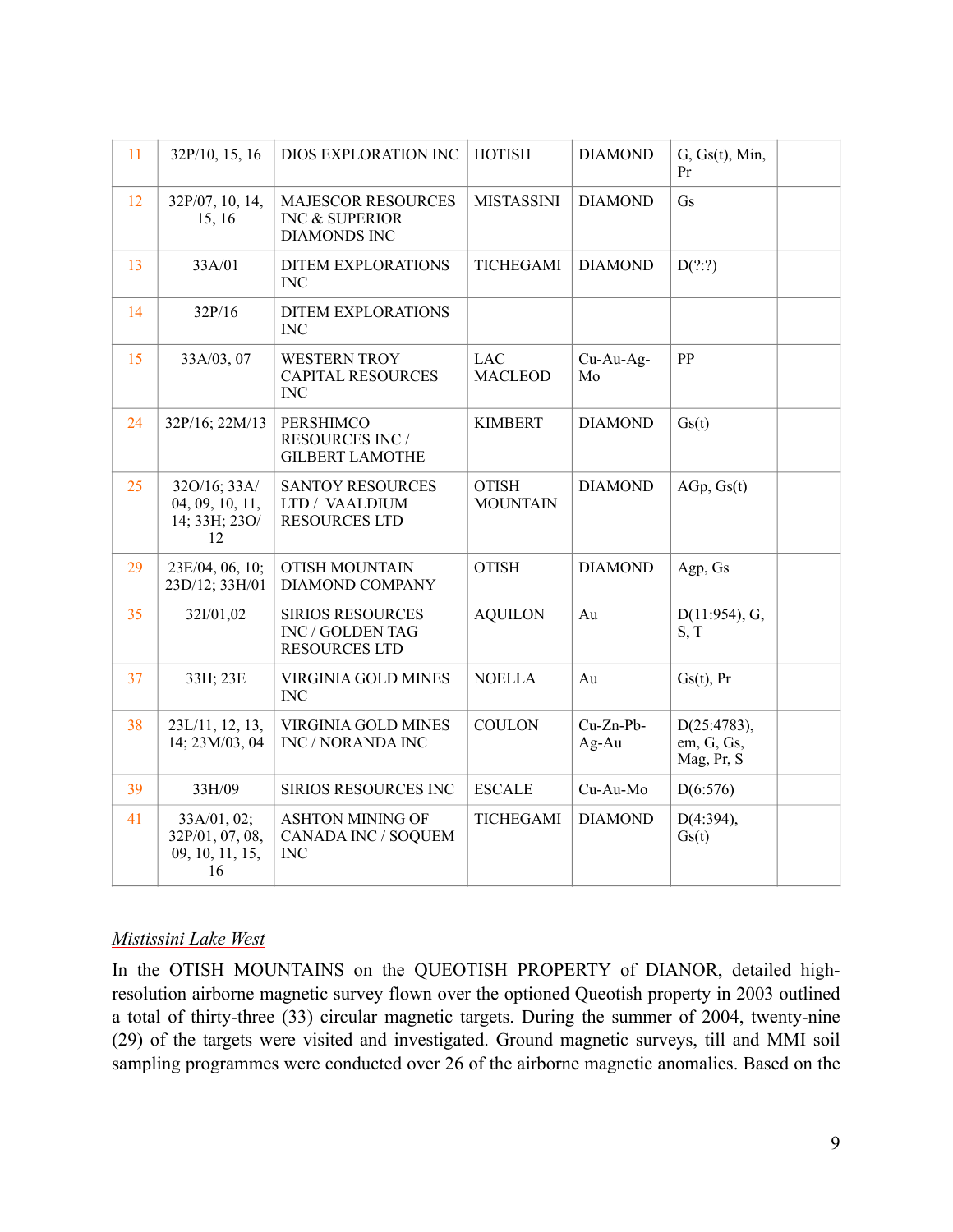2004 work, four (4) of the airborne magnetic anomalies were designated priority I targets based on magnetic response, coincident MMI geochemistry and recessive topography. An additional seven (7) targets were also outlined for follow up work. Fieldwork is planned to commence in July 2005 and will entail detailed ground geophysics and MMI sampling over priority I targets. Prospecting and extension of existing ground magnetic surveys plus MMI soil sampling (if warranted) will be carried out over the remaining seven (7) targets.

The Frotet-Troilus segment hosts a few massive sulphide deposits, among which the Tortigny deposit (490,000 tonnes at 2.2% Cu, 6.2% Zn, 0.24% Pb, 91 g/t Ag, and 0.3 g/t Au), as well as numerous porphyry Cu-Au-Ag deposits, such as the Troilus mine (project 43) held by **Inmet Mining Corporation**.

Following an airborne MEGATEM II survey covering 11,560 km of the Frotet-Troilus segment, **Beaufield Consolidated Resources Inc.** and **Noranda Inc.** conducted reconnaissance work on the Troilus project (project 16), which led to the discovery of a mineralized boulder grading 15.55% Zn, 0.05% Cu, 16 g/t Ag, and 0.25 g/t Au. Along the same Frotet-Troilus segment, **Dios Exploration Inc.** announced the discovery of kimberlite indicator minerals, specifically picroilmenite, olivine, and G9 and G10 pyrope garnets, in till samples collected in the Rivière De Maurès area, on the Artaud property (project 22).

#### *Mistissini Lake North*

North of the Otish Mountains, on the Foxtrot property (project 1), **Ashton Mining of Canada Inc.** and **SOQUEM INC.** invested \$18M in exploration and deposit appraisal, including a diamond drilling and bulk sampling program to extract a total of 639 tonnes of kimberlitic material from the Renard 2, 3, 4, and 65 bodies. The first 269 tonnes of ore to be processed from this bulk sample yielded a total of 97 carats of diamonds. Furthermore, the joint venture partners considerably improved their understanding of the Lynx anomaly, located 2 km west of the Renard cluster. The Lynx anomaly contains a system of kimberlite dykes ranging from 0.5 to 4.4 m in width, delineated in 15 drillholes sites over a lateral distance of 3.7 km. In February 2004, processing of a 3.87-tonne sample of erratic boulders from the Lynx anomaly yielded an estimated diamond content of 120 carats per 100 tonnes. Finally, while collecting samples for indicator minerals, kimberlitic pebbles and cobbles were found in three different locations, 3 to 15 km away from the Renard cluster. The discovery of these new kimberlitic pebbles,

combined with previous discoveries at the North and Southeastern anomalies, confirm that the discovery of additional kimberlite bodies besides the Renard cluster and the Lynx anomaly is still quite likely to occur on the Foxtrot property (project 1). In the same area, **Majescor Resources Inc.** confirmed the discovery of several kimberlitic boulders reaching up to 50 cm in size on its Portage property (project 3). A total of 32 diamonds larger than 0.075 mm were recovered from a 136.65-kg sample of kimberlitic float.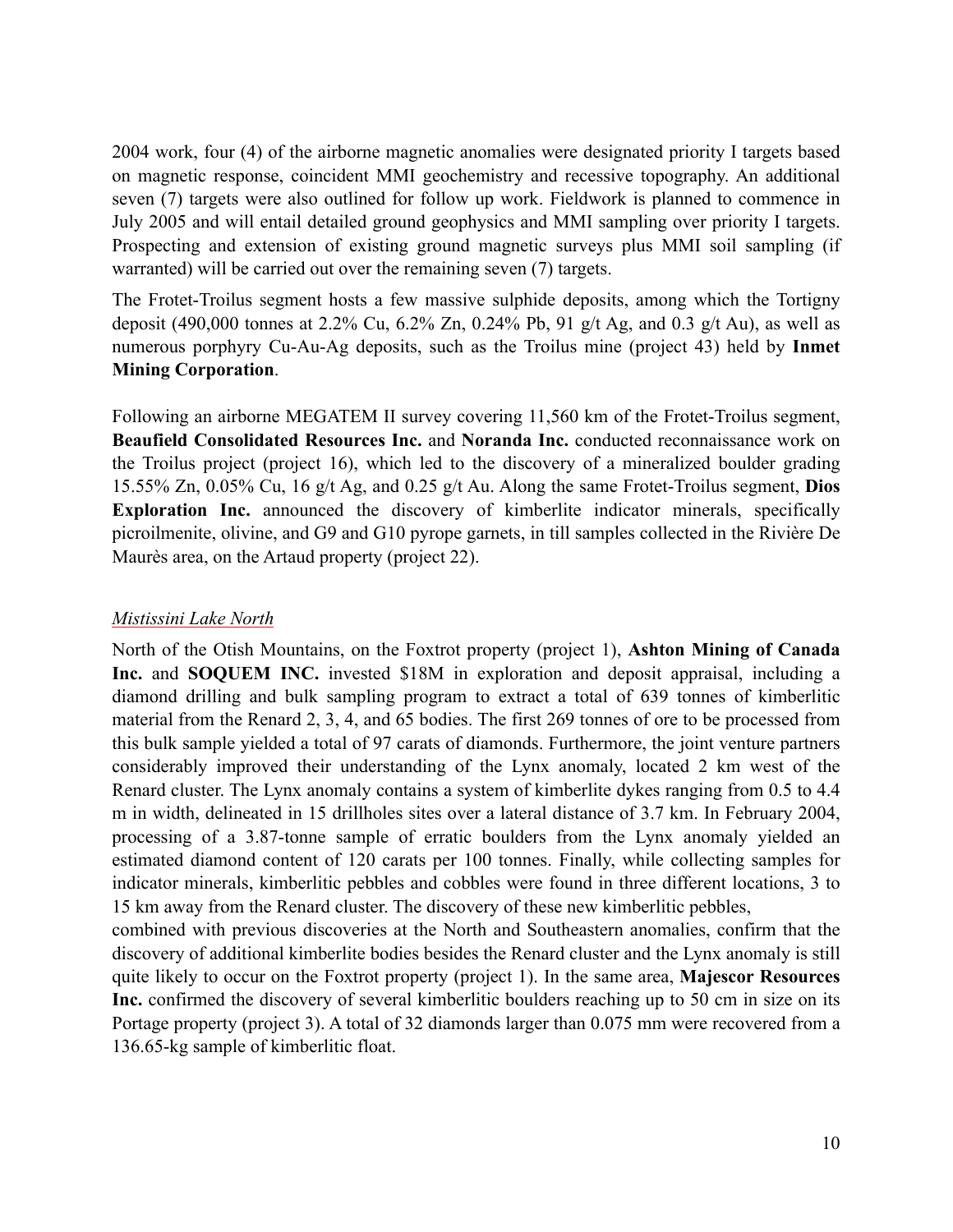South of the Otish Mountains, **Dios Exploration Inc.** discovered a kimberlite boulder located several kilometres away from the glacial trains associated with three known kimberlite occurrences on the Hotish property (project 11). In the same area, on the Tichegami property (project 41), **Ashton Mining of Canada Inc.** and **SOQUEM INC.** drilltested four targets and intersected kimberlite dykes in two locations, over widths of 2.35 m and 0.15 m, respectively. On the Aquilon property (project 35, Figure 1B-1), **Sirios Resources Inc.** and **Golden Tag Resources Ltd** tested at shallow depth the new *Red Toad* showing, where surface grab samples had yielded assays of 1,691 g/t Au and 153 g/t Au. Drill results indicate the Red Toad zone extends over at least 100 m along strike and to a depth of 36 m. Drillhole AQU-04-03 intersected 4.33 m of mineralization at an average grade of 10.03 g/t Au. This section contains many visible gold occurrences in quartzsericite veins within a tonalitic intrusive rock.

On the Coulon property (project 38, Figure 1B-1), **Virginia Gold Mines Inc.** and its partner **Noranda Inc.** announced the discovery of volcanogenic massive sulphide lenses in the *DOM*  area (9.94% Zn, 2.16% Pb, 0.73% Cu, and 96.38 g/t Ag over 19.5 m – drillhole CN-04-17) and the *DOM NORD* area (12.65% Zn, 1.54% Pb, 1.36% Cu, 125.31 g/t Ag, and 0.3 g/t Au – drillhole CN-04-23). The Coulon property is located in the Coulon belt, one of eight volcanosedimentary belts in the Gayot Complex (Thériault and Chevé, 2001). The Coulon belt is mainly composed of variably amphibolitized mafic volcanic rocks and felsic to intermediate pyroclastic rocks, with thin beds of detrital sedimentary rocks. Oxide-facies iron formation horizons are observed locally. To date, the fertile VMS-hosting volcanic sequence has been traced over more than 10 km along strike (Archer *et al.*, 2004).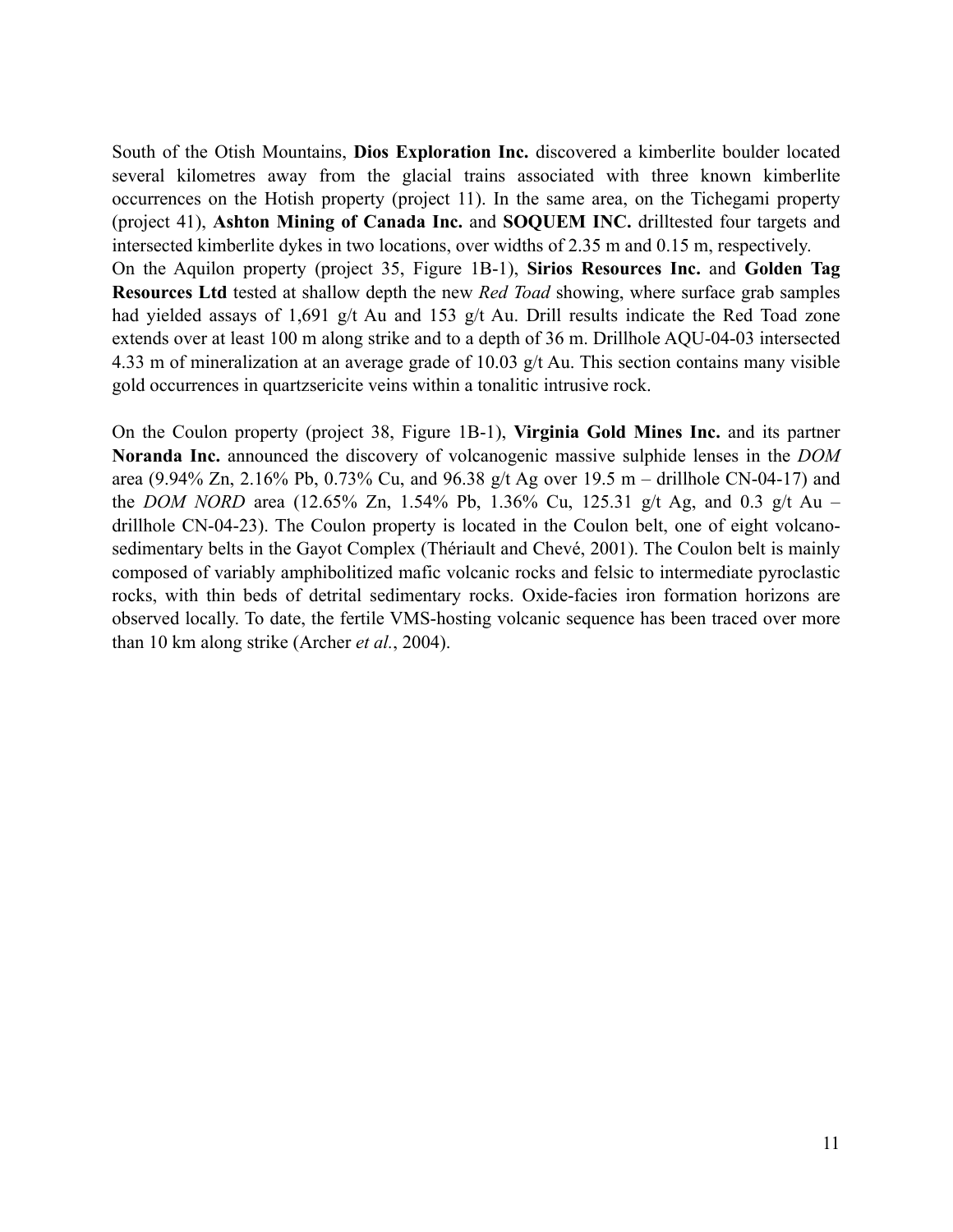# **6 CREE NATION OF WASWANIPI**

# 2. Mineral Exploration Activity

# *GOLD*

| N<br>$\mathbf 0$ | NTS/<br><b>TOWNSHIP</b>                                      | <b>COMPANIES/</b><br><b>PROSPECTORS</b>                                                                        | <b>PROJEC</b><br><b>TS</b>   | <b>SUBSTAN</b><br><b>CES</b> | <b>WORK</b>                | <b>YEAR</b>    |
|------------------|--------------------------------------------------------------|----------------------------------------------------------------------------------------------------------------|------------------------------|------------------------------|----------------------------|----------------|
| 5                | 32B/13/<br><b>BARRY</b>                                      | OSOSKO EXPLORATION<br>LTD / MURGOR<br><b>RESOURCES INC /</b><br><b>FREEWEST RESOURCES</b><br><b>CANADA INC</b> | <b>BARRY</b>                 | Au                           | D(??:1846)                 | $\gamma$       |
| 13               | $32F/07$ , 10 /<br><b>BERTHIAUME</b>                         | <b>GEONAVA EXPLORATION</b><br>LTD / SOQUEM INC /<br><b>FREEWEST RESOURCES</b><br><b>CANADA INC</b>             | <b>BERTHIAU</b><br><b>ME</b> | Au                           | S, T                       | $\overline{?}$ |
| 31               | 32F/09; 32G/<br>12/<br><b>BOYVINET</b>                       | NIOGOLD MINING CORP                                                                                            | <b>LAKE</b><br><b>SHORTT</b> | Au                           | S, T                       | $\overline{?}$ |
| 32               | 32F/06 /<br>BRUNEAU,<br><b>DESJARDINS</b>                    | <b>STRATECO RESOURCES</b><br>INC / GEONOVA<br><b>EXPLORATION LTD</b>                                           | <b>DISCOVER</b><br>Y         | Au                           | D(11:4500),<br>Mag, TE     | $\overline{?}$ |
| 33               | 32F/06 /<br>BRUNEAU,<br><b>DESJARDINS</b>                    | <b>STRATECO RESOURCES</b><br>INC / GEONOVA<br><b>EXPLORATION LTD</b>                                           | <b>CAMERON</b>               | Au                           | D(7:2411),<br>Pr           | $\gamma$       |
| 43               | 32G/04 /<br><b>CARPIQUET</b>                                 | <b>LES RESSOURCES</b><br><b>TECTONIC INC</b>                                                                   | <b>PANACHE</b>               | Au                           | Pr                         | $\overline{?}$ |
| 73               | 32G/12/<br><b>GAND</b>                                       | SOQUEM INC /<br><b>ITAMINERAQUE</b><br><b>RESOURCES INC</b>                                                    | <b>GANDEX</b><br>(1232)      | Au                           | D(2:1015)                  | $\overline{?}$ |
| 74               | 32G/06, 11 /<br>GRADIS,<br>DROUET,<br><b>DRUILLETTE</b><br>S | <b>LAKE SHORE GOLD</b><br><b>CORP</b>                                                                          | <b>DROUET</b>                | Au                           | $Gs(r)$ ,<br>Gs(sl), Gs(t) | $\overline{?}$ |
| 83               | 32G/03 /<br><b>LACROIX</b>                                   | <b>JEAN DESCARREAUX</b><br>AND ASSOCIATES LTD                                                                  | <b>LACROIX</b>               | Au                           | G, Gs(r), S,<br>T          | $\overline{?}$ |
| 84               | 32G/12/<br>LESPÉRANCE                                        | <b>MATAMEC</b><br><b>EXPLORATIONS INC</b>                                                                      | LESPÉRAN<br><b>CE</b>        | Au                           | ET, $Gs(t)$ , IP           |                |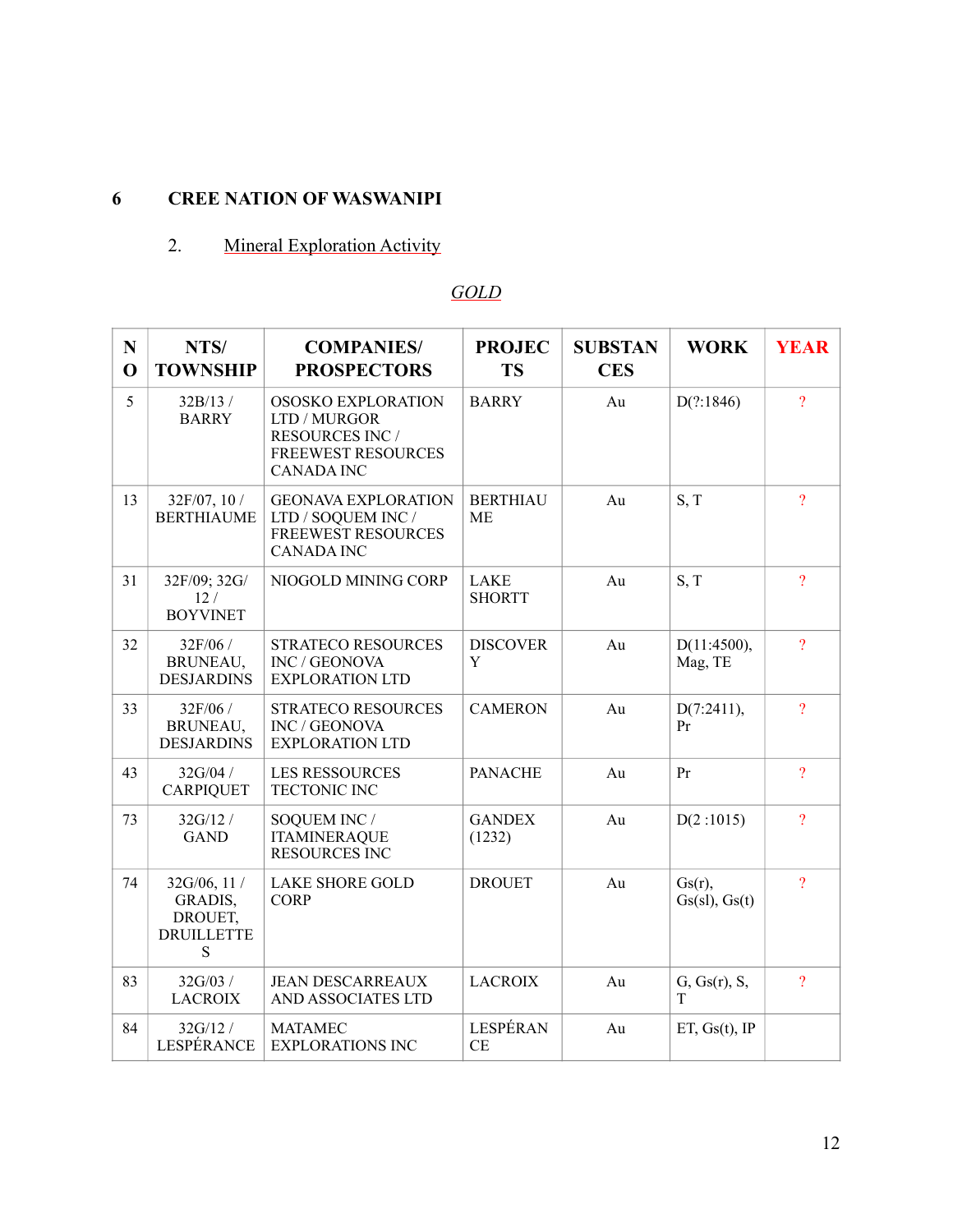| 85                     | 32F/08 /<br><b>LESUEUR</b>                                     | <b>WOLFDEN RESOURCES</b><br><b>INC / METANOR</b><br><b>RESOURCES INC</b>                           | <b>BACHELOR</b><br><b>LAKE</b><br><b>GOLD</b> | Au | ET                                  |  |
|------------------------|----------------------------------------------------------------|----------------------------------------------------------------------------------------------------|-----------------------------------------------|----|-------------------------------------|--|
| 86                     | 32G/12/<br>LESUEUR,<br>LESPÉRANCE                              | SOQUEM INC /<br>NORTHERN MINING<br><b>EXPLORATIONS LTD</b>                                         | LESPÉRAN<br>CE (1194)                         | Au | $Mag-Em(A)$                         |  |
| 87                     | 32G/12/<br>LESUEUR,<br>LESPÉRANCE,<br>GAND,<br><b>BOYVINET</b> | SOQUEM INC /<br>NORTHERN MINING<br><b>EXPLORATIONS LTD</b>                                         | <b>LAC</b><br><b>SHORTT</b><br>(1123)         | Au | D(7:2873),<br>$Mag-Em(A),$<br>S     |  |
| 10<br>$\boldsymbol{0}$ | $32F/06$ , 11 /<br><b>NOYELLES</b>                             | <b>GEONOVA EXPLORATION</b><br>INC / SOQUEM INC /<br><b>FREEWEST RESOURCES</b><br><b>CANADA INC</b> | <b>NOYELLES</b>                               | Au | $EM$ , IP, S, T                     |  |
| 11<br>$\overline{2}$   | 32F/03 /<br><b>QUEVILLON</b>                                   | ALEXANDRIA MINERALS<br><b>CORPORATION</b>                                                          | <b>QUEVILLO</b><br>N                          | Au | G, Mag, Pr                          |  |
| 11<br>9                | 32B/13; 32G/04<br>/URBAN                                       | <b>BEAUFIELD</b><br><b>CONSOLIDATED</b><br><b>RESOURCES INC</b>                                    | <b>LAC</b><br><b>ROULEAU</b>                  | Au | $D(11:860)$ ,<br>$Gs(sl)$ , Mag     |  |
| 12<br>$\mathbf{0}$     | 32G/04 /<br><b>URBAN</b>                                       | NORONT RESOURCES<br><b>LTD</b>                                                                     | <b>WINDFALL</b><br><b>LAKE</b>                | Au | D(15:5645),<br>DPEM, S, T           |  |
| 12<br>6                | 32F/07/<br><b>DESJARDINS</b>                                   | NORMABEC MINING<br><b>RESOURCES LTD /</b><br><b>SOQUEM INC</b>                                     | <b>DESJARDIN</b><br>S                         | Au | D(2:?)                              |  |
| 12<br>7                | 32G/04 /<br><b>URBAN</b>                                       | <b>MURGOR RESOURCES</b><br>INC / FREEWEST<br>RESOURCES CANADA<br><b>INC</b>                        | <b>WINDFALL</b>                               | Au | D(11:2038),<br>IP, $Pg$ , $S$ , $T$ |  |
| 12<br>8                | 32B/13 /<br>BARRY,<br><b>SOUART</b>                            | <b>GOLDHAWK RESOURCES</b><br><b>INC</b>                                                            | <b>BARRY-</b><br><b>SOUART</b>                | Au | D(12:2000),<br>IP, Mag              |  |
| 13<br>$\mathbf{1}$     | 32F/07/<br><b>CURRIE</b>                                       | <b>MIRABEL RESOURCES</b><br><b>INC</b>                                                             | <b>LAC ROSE</b>                               | Au | $D(???)$ , S                        |  |

## *PGE AND BASE METALS*

|                | NTS/<br><b>TOWNSHIP</b>   | <b>COMPANIES</b><br><b>PROSPECTORS</b>              | <b>PROJECT   SUBSTANC   WORK</b><br>ES | <b>YEAR</b> |
|----------------|---------------------------|-----------------------------------------------------|----------------------------------------|-------------|
| P <sub>3</sub> | 32G/03/<br><b>BELMONT</b> | ABITEX RESOURCES INC ST-CYR<br>/ CLEARVIEW MINERALS | $Ni$ -Cu-Co-PGE   Pr, T, Mag,          |             |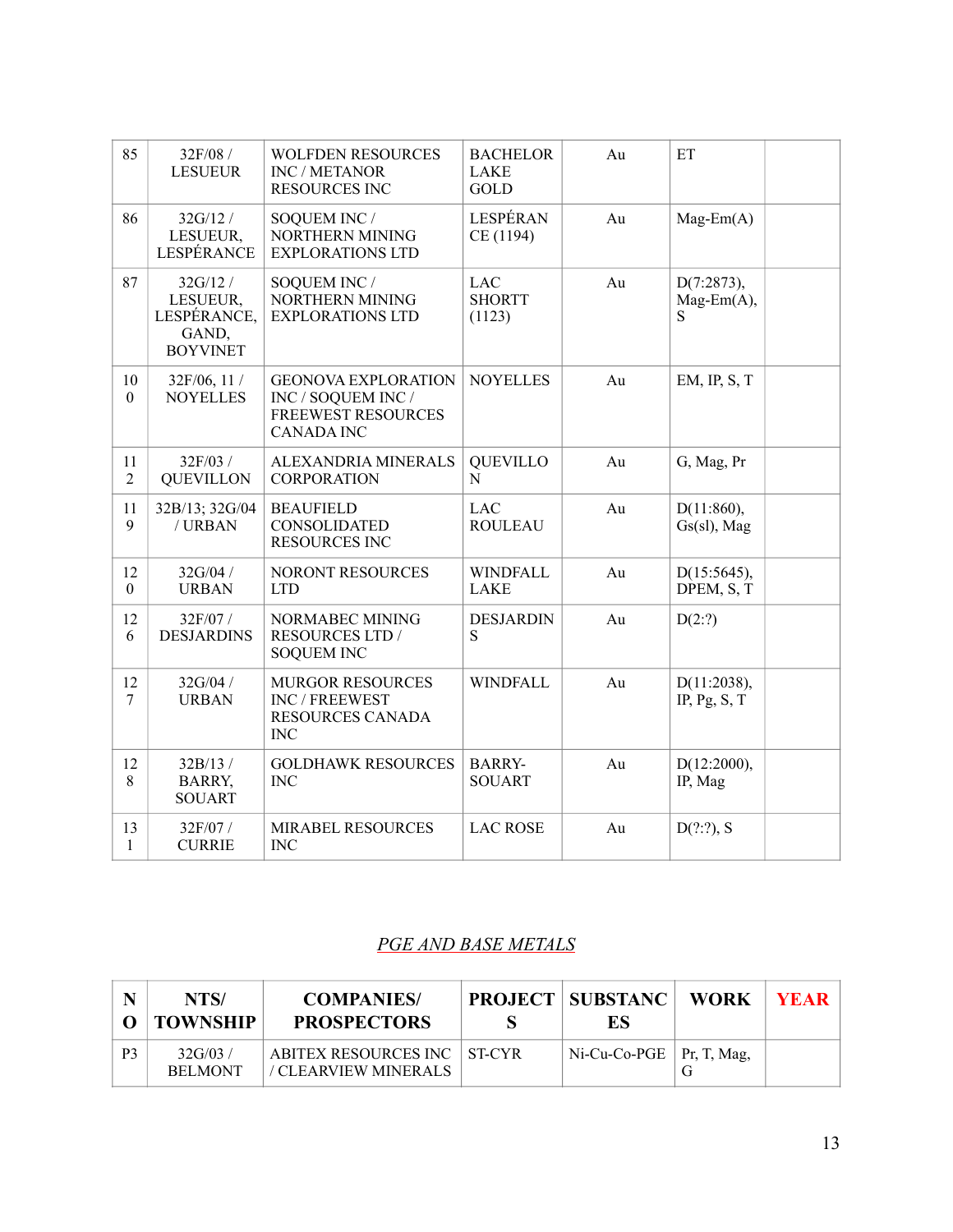| <b>P4</b>                        | 32F/07, 10 /<br><b>BERGERE</b>                                             | <b>EXPLORATEURS</b><br><b>INNOVATEURS DE</b><br>QUEBEC INC /<br><b>FREEWEST RESOURCES</b><br><b>CANADA INC</b> | <b>SUITE</b><br><b>SYNDICAT</b><br>EX-66 | $Cu-Zn-Au$     | T, Gs(r) |
|----------------------------------|----------------------------------------------------------------------------|----------------------------------------------------------------------------------------------------------------|------------------------------------------|----------------|----------|
| P <sub>2</sub><br>5              | 32G/05, 06/<br><b>GUERCHEVIL</b><br>LE, LA<br>RONDE, DU<br><b>GUESCLIN</b> | <b>SOQUEM INC</b>                                                                                              | <b>WACHIGAB</b><br>AU (1324)             | <b>PGE</b>     | Pr       |
| P <sub>3</sub><br>3              | 32G/03/<br>L'ESPINAY                                                       | <b>ANTORO RESOURCES</b><br><b>INC</b>                                                                          | <b>ST-URBAIN</b>                         | $Cu-Zn-Au$     | Pr       |
| P <sub>3</sub><br>$\overline{4}$ | 32F/08 /<br>LESUEUR, LE<br><b>TAC</b>                                      | SOQUEM INC /<br>NORTHERN MINING<br><b>EXPLORATIONS LTD</b>                                                     | LE TAC<br>(40412)                        | $Cu-Zn-Au-Ag$  | Mag, EM  |
| P <sub>3</sub><br>5              | 32F/08 / LE<br><b>TAC</b>                                                  | <b>ANTORO RESOURCES</b><br><b>INC</b>                                                                          | <b>MCLENNA</b><br>N                      | DIAMOND-<br>Au | Gs(t)    |
| P <sub>4</sub><br>6              | 32F/02/<br>MOUNTAIN,<br><b>GREVET</b>                                      | <b>BREAKWATER</b><br><b>RESOURCES LTD</b>                                                                      | <b>MINE</b><br><b>LANGLOIS</b>           | $Zn$ -Cu-Ag-Au | TE       |
| P <sub>5</sub><br>$\overline{2}$ | 32G/04/<br><b>URBAN</b>                                                    | URBANA CORPORATION                                                                                             | <b>URBAN</b><br><b>TOWNSHIP</b>          | $Cu-Au$        | Mag, EM  |
| P <sub>5</sub><br>6              | 32F/08                                                                     | <b>BROADBACK</b><br><b>RESOURCES INC / SIRIOS</b><br><b>RESOURCES INC</b>                                      | VAL-D'OR<br><b>NICKEL</b>                | Cu-Ni-PGE      | D(3:830) |

Dewatering is underway at the former Bachelor gold mine near Desmaraisville (project 85), where **Metanor Resources Inc.** and **Wolfden Resources Inc.** are planning to drill the upper extension of the B Zone, which contains indicated resources of 71,589 tonnes at 11.6 g/t Au and inferred resources of 65,309 tonnes at 12.1 g/t Au.

**Strateco Resources Inc.** conducted drill programs on its Discovery (project 32) and Cameron (project 33) projects, located 45 km north of Lebel-sur-Quévillon. On the Discovery project, drillholes testing the central part of the East lens yielded gold intercepts such as 6.28 g/t Au over 6.3 m in drillhole BD-04- 77A. **GéoNova Explorations Inc.**, a subsidiary of Campbell Resources Inc., had estimated resources of 2.12 Mt at a grade of 5.11 g/t Au for the Discovery Zone. On the Desjardins property (project 126), located 35 km north of Lebel-sur-Quévillon, **Normabec Mining Resources Ltd** and **SOQUEM INC.** completed 2 drillholes, which intersected Zone III. The latter consists of 3 subparallel gold-bearing structures; best results include 9.82 g/t Au over 1 m in the Central structure.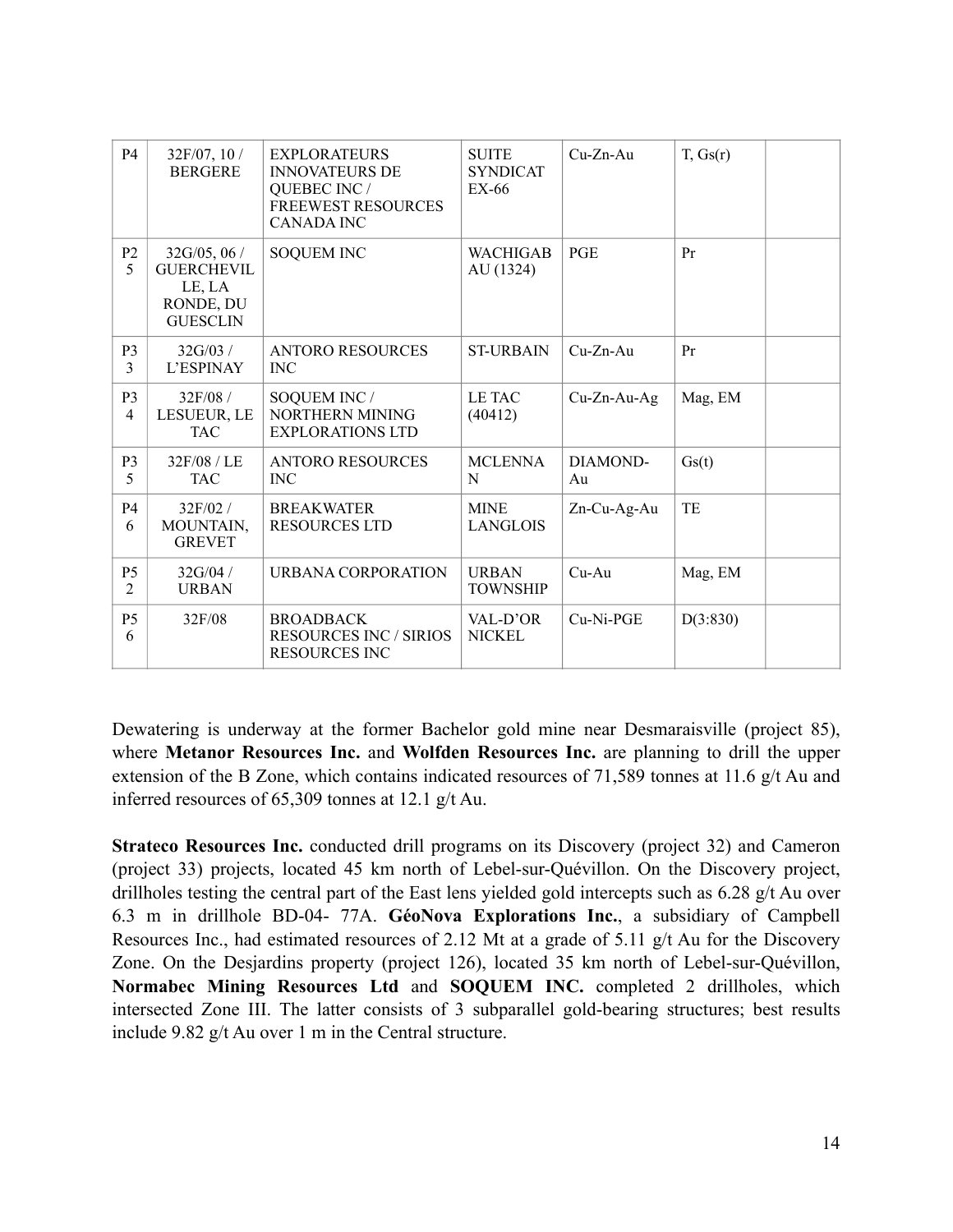At about 120 km east of Lebel-sur-Quévillon, in the central part of the Urban-Barry belt, **Noront Resources Ltd** intersected in drillhole on the Windfall Lake property (project 120) pyriterich zones with significant gold grades such as 8.55 g/t Au over 13.4 m (drillhole NOT 04-27) and 11.19 g/t Au over 8.2 m (drillhole NOT 04-32). On an adjoining property to the north (project 127), **Murgor Resources Inc.** and **Freewest Resources Canada Inc.** also discovered gold showings. A channel sample on showing

IPE yielded 40.62 g/t Au over 5.9 m. Three drillholes intersected gold-bearing zones, including a 3.5-m intercept at 8.34 g/t Au (drillhole WIN-04-02). In Urban Township just 7.5 km to the southeast of the discovery made by Noront Resources Ltd, **Beaufield Consolidated Resources Inc.** intersected in drillhole on its Lac Rouleau property (project 119) a silicified breccia zone in felsic volcanic rocks. Mineralized intervals include 3.73 m grading 11.63 g/t Au (drillhole BFRL 401). In Barry Township, some 12 km southwest of the Noront discovery, **Osisko Exploration Ltd**, in partnership with **Murgor Resources Inc.** and **Freewest Resources Canada Inc.**, intersected on the Barry property (project 5) 19.62 m grading 5.31 g/t Au (drillhole BA04-136). Furthermore, two new gold-bearing zones, zone 45 and zone 48, were detected to the SSW of the Main Zone. This property hosts the Barry gold deposit, in which the near-surface Main Zone consists of a gold-bearing quartz-pyrite stockwork. Also in Barry Township, some 19 km southwest of the Noront property, **Gold Hawk Resources Inc.** intersected 6.5 m at 11.81 g/t Au (drillhole LB-04-10) on its Barry-Souart property (project 128). The mineralization consists of quartz-carbonate veins associated with silicified zones with pyrrhotite-pyrite-chalcopyrite, injected in granodiorite-tonalite-diorite intrusions.

On the Lac Shortt property (project 87), located 90 km west of Chapais, **Northern Mining Explorations Ltd** and **SOQUEM INC.** intersected in drillhole an altered syenite with microfractures filled with disseminated pyrite. Several goldbearing intercepts were reported, among which a 9.0-m interval grading 1.18 g/t Au in drillhole BV 04-66.

East of Lebel-sur-Quévillon, **Breakwater Resources Ltd** carried out re-development work at the Langlois mine (project P46), closed since November 2000. According to the company, production is expected to resume in early 2006, and the projected mine life is eight years.

In La TREVE Property-July 2004**,** upon completion of the option agreement with **Murgor Resources Inc**. (**MUG/FWR: TSX Venture Exchange**), a detailed interpretation of the airborne magnetic survey was undertaken and a total of thirty-three (33) magnetic anomalies having pipelike features were identified. Initial reconnaissance identified twenty-four (24) magnetic anomalies for detailed work. Ground magnetic surveying, MMI soil sampling and till sampling were conducted over these anomalies in August 2004. Additional ground magnetic surveys were carried out in March 2005 on four of the original airborne anomalies that are under water and can only be surveyed in the winter. The 2004 work programme identified fourteen (14) magnetic anomalies that had MMI anomalies associated with them. Three of these were classified as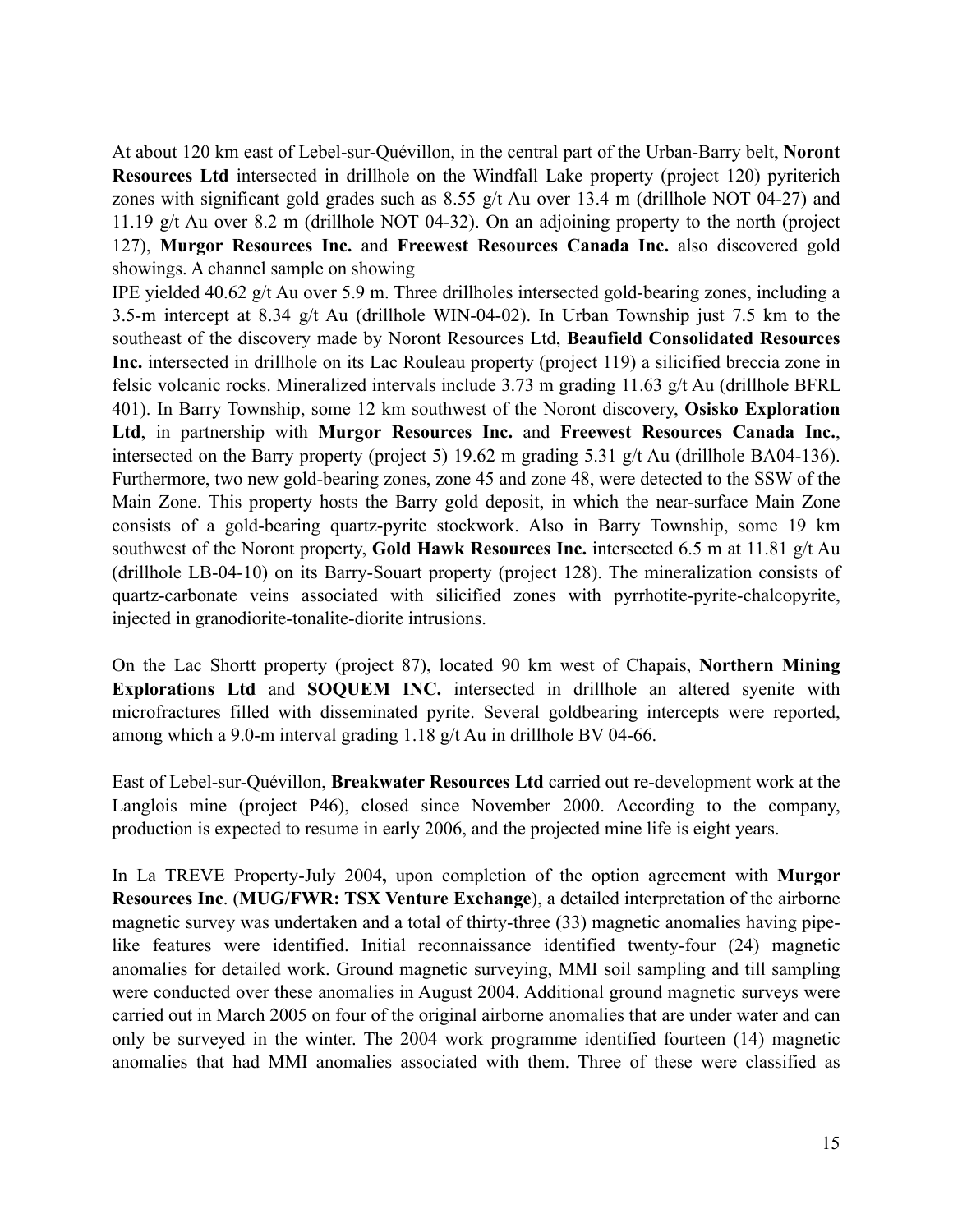priority I targets based on magnetic response, coincident MMI geochemistry and recessive topography. Fieldwork will re-commence in June with detailed follow–up ground magnetic surveys and MMI soil sampling over the priority I targets. Prospecting and extension of existing ground magnetic surveys plus MMI soil sampling (if warranted) will be carried out at this time over the remaining eleven (11) targets and any others that develop from the 2005 winter programme.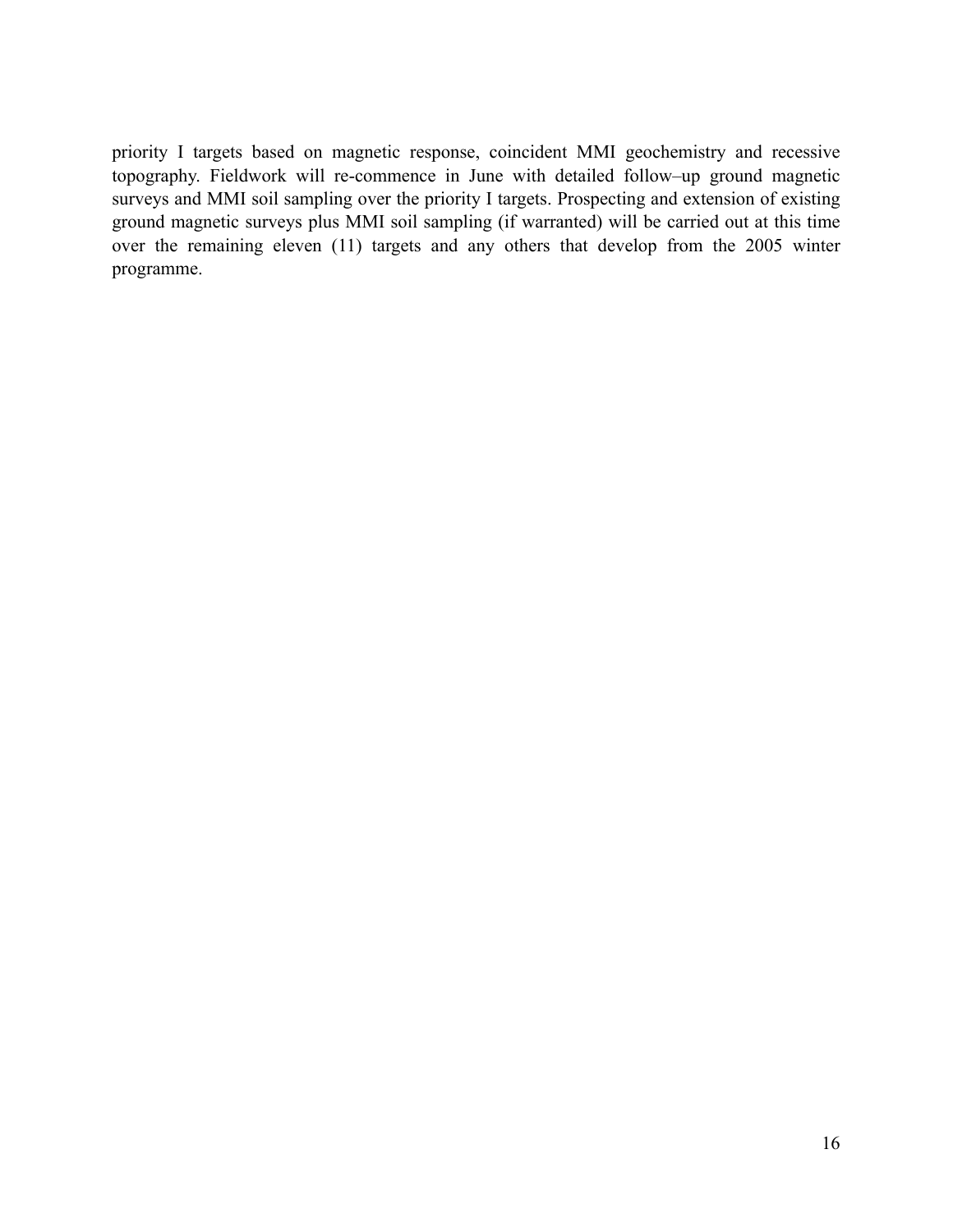# 2. **OUJE-BOUGOUMOU**

# 2.2. Mineral Exploration Activity

# *GOLD*

| N<br>$\mathbf 0$   | NTS/<br><b>TOWNSHI</b><br>P               | <b>COMPANIES/</b><br><b>PROSPECTORS</b>                     | <b>PROJE</b><br><b>CTS</b>               | <b>SUBSTA</b><br><b>NCES</b> | <b>WORK</b>                      | Year           |
|--------------------|-------------------------------------------|-------------------------------------------------------------|------------------------------------------|------------------------------|----------------------------------|----------------|
| 3                  | 32G/16/<br><b>BARLOW</b>                  | <b>ALEXANDRIA</b><br><b>MINERALS</b><br><b>CORPORATION</b>  | <b>GWILLIN</b>                           | Au,Cu                        | G, Mag                           | $\overline{?}$ |
| 77                 | 32G/09, 10 /<br><b>HAUY</b>               | <b>LES RESSOURCES</b><br>TECTONIC INC                       | <b>HYGRAD</b><br>E                       | Au                           | G                                | $\gamma$       |
| 80                 | 32G/09 / LA<br><b>DAUVERSIER</b><br>E     | <b>RESSOURCES</b><br>D'ARIANNE INC                          | LA<br><b>DAUVERS</b><br><b>IERE</b>      | Au                           | S, T                             | $\overline{?}$ |
| 81                 | 32G/08, 09 / LA<br><b>DAUVERSIER</b><br>E | <b>CAMPBELL RESOURCES</b><br>INC / SOQUEM INC               | <b>JOE</b><br><b>MANN</b>                | Au, Ag-Cu                    | D(31:8465), EM,<br>Gs, IP, Pr    | $\overline{?}$ |
| 82                 | 32G/08, 09 / LA<br><b>DAUVERSIER</b><br>E | <b>CAMPBELL RESOURCES</b><br>INC / SOQUEM INC               | <b>JOE</b><br><b>MANN</b><br><b>MINE</b> | Au, Ag-Cu                    | D(???)                           | $\overline{?}$ |
| 96                 | 32G/16; 32J/<br>01/<br><b>MCCORKILL</b>   | <b>TYPHOON</b><br><b>EXPLORATION INC</b>                    | <b>MONEXO</b>                            | Au                           | $D(7:320)$ , G,<br>Gs(r), S      | $\overline{?}$ |
| 97                 | 32H/13; 32I/<br>04/<br><b>MCCORKILL</b>   | <b>TYPHOON</b><br><b>EXPLORATION INC</b>                    | <b>MCCORKI</b><br>LL                     | Au                           | G, Gs(r), S                      | $\overline{?}$ |
| 98                 | 32G/16 /<br><b>MCKENZIE</b>               | SOQUEM INC /<br><b>ITAMINERAQUE</b><br><b>RESOURCES INC</b> | <b>BROSMA</b><br>N(1230)                 | Au                           | $D(12:2358)$ , G, IP,<br>Mag, Pr | $\overline{?}$ |
| 10<br>$\mathbf{1}$ | $32G/14$ , 15 /<br><b>OPEMISCA</b>        | <b>SOQUEM / NIMSKEN</b><br><b>CORPORATION INC</b>           | <b>MICHWA</b><br><b>CHO</b><br>(1340)    | Au, Cu, PGE                  | EM, IP, Mag-<br>EM(A)            | $\overline{?}$ |
| 12<br>9            | 32G/16 / ROY                              | <b>CAMPBELL RESOURCES</b><br><b>INC</b>                     | <b>COPPER</b><br><b>RAND</b>             | Au-Cu                        | D(59:28340)                      | $\overline{?}$ |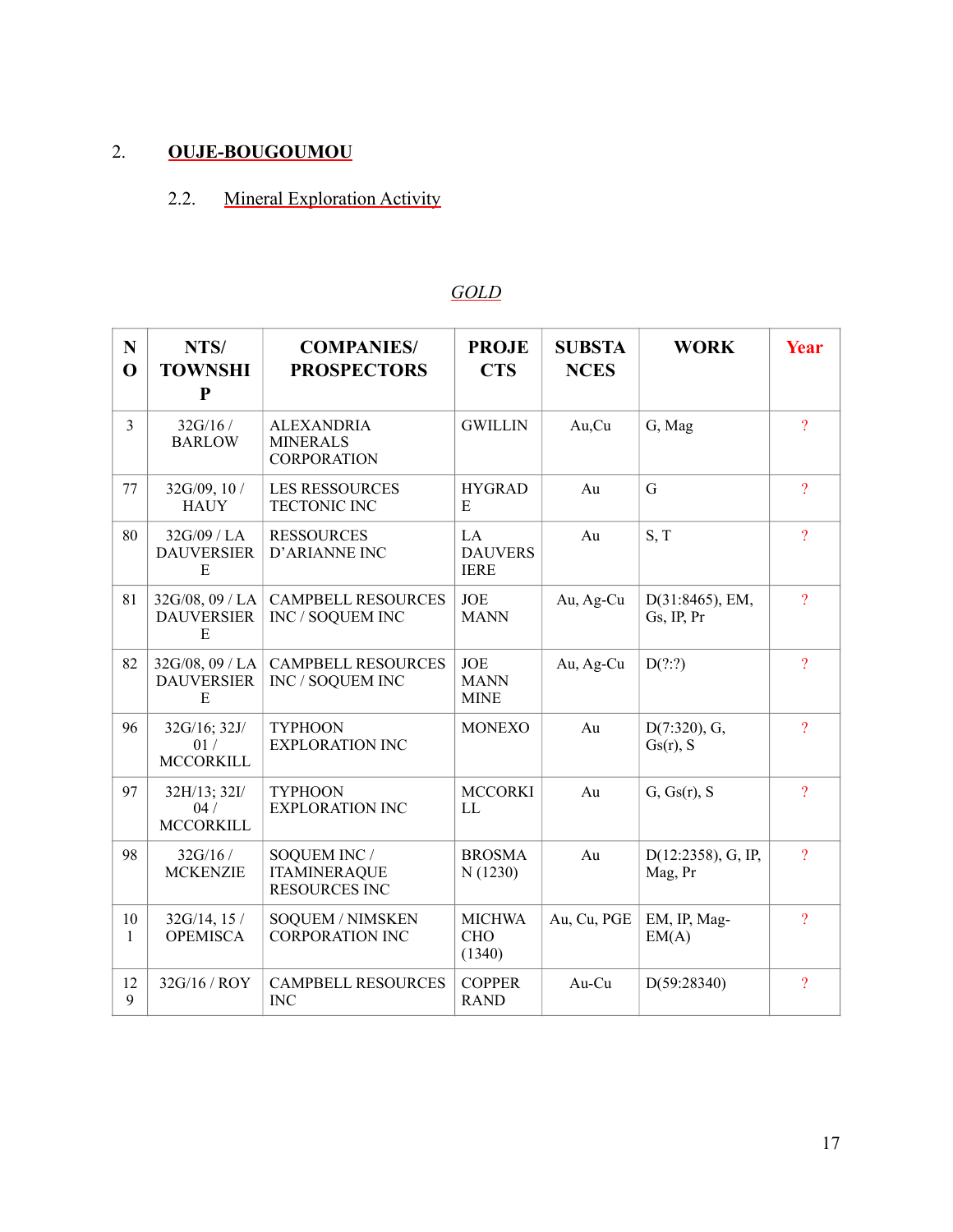#### *BASE METALS*

| $\mathbf N$<br>$\mathbf 0$       | NTS/<br><b>TOWNSHI</b><br>$\mathbf{P}$ | <b>COMPANIES/</b><br><b>PROSPECTORS</b>                                        | <b>PROJEC</b><br><b>TS</b>                                     | <b>SUBSTA</b><br><b>NCES</b> | <b>WORK</b>                   | Year                |
|----------------------------------|----------------------------------------|--------------------------------------------------------------------------------|----------------------------------------------------------------|------------------------------|-------------------------------|---------------------|
| P <sub>3</sub><br>$\mathbf{1}$   | 32G/16/<br><b>LEMOINE</b>              | <b>WOODRUFF CAPITAL</b><br><b>MANAGEMENT INC /</b><br><b>INMET MINING CORP</b> | <b>LEMOI</b><br><b>NE</b>                                      | $Cu-Zn-Au-$<br>Ag            | $D(11:8871)$ ,<br><b>DPEM</b> | $\gamma$            |
| P <sub>3</sub><br>$\overline{2}$ | 32G/09 /<br><b>LEMOINE</b>             | <b>MSV RESOURCES INC</b>                                                       | <b>CORNE</b><br>R BAY                                          | Cu                           | D(85:14420)                   | $\overline{?}$      |
| P <sub>3</sub><br>6              | 32G/15 / LEVY                          | 2736-1179 QUEBEC INC                                                           | <b>MINE</b><br><b>COOKE</b>                                    | $Cu-Au-Zn-$<br>Pb-Ag         | D(7:2620)                     | $\overline{?}$      |
| P3<br>$\tau$                     | 32G/15 / LEVY                          | <b>EXPLORATEURS</b><br><b>INNOVATEURS DE</b><br><b>QUEBEC INC</b>              | <b>OPEMI</b><br><b>SCA</b><br><b>EX-07C</b>                    | $Cu-Au$                      | Mag, T, Gs®                   | $\overline{?}$      |
| P <sub>4</sub><br>$\theta$       | 32G/16/<br><b>MCKENZIE</b>             | SOQUEM INC /<br><b>ITRAMINERAQUE</b><br><b>RESOURCES INC</b>                   | <b>MOP II</b><br>(1206)                                        | $Cu-Au$                      | $D(17:4897)$ , Pr             | $\overline{?}$      |
| <b>P4</b><br>$\mathbf{1}$        | 32G/16/<br><b>MCKENZIE</b>             | SOQUEM INC /<br><b>ITRAMINERAQUE</b><br><b>RESOURCES INC</b>                   | <b>RADAR</b><br>(1287)                                         | $Cu-Au$                      | D(7:1514)                     | $\gamma$            |
| <b>P4</b><br>$\overline{2}$      | 32G/16/<br><b>MCKENZIE</b>             | <b>MESTON RESOURCES</b><br>INC / SOQUEM INC                                    | CM 437                                                         | $Cu-Au$                      | <b>DPEM</b>                   | $\boldsymbol{\eta}$ |
| <b>P4</b><br>3                   | 32G/16/<br>MCKENZIE,<br><b>ROY</b>     | MSV RESOURCES INC                                                              | <b>BAIE</b><br>DU<br><b>COMM</b><br><b>ENCEM</b><br><b>ENT</b> | $Cu-Au$                      | D(6:1660), Mag,<br>EM, IP     | $\overline{?}$      |

In 2004, **Campbell Resources Inc.** performed definition drilling and development work on its mining infrastructure at the Copper Rand mine in Chibougamau (project 129) in order to commence ore extraction in November. Commercial production is slated to begin in early 2005. The Copper Rand 5000 project contains measured and indicated resources of 1.9 Mt at 1.55% Cu and 3.33 g/t Au.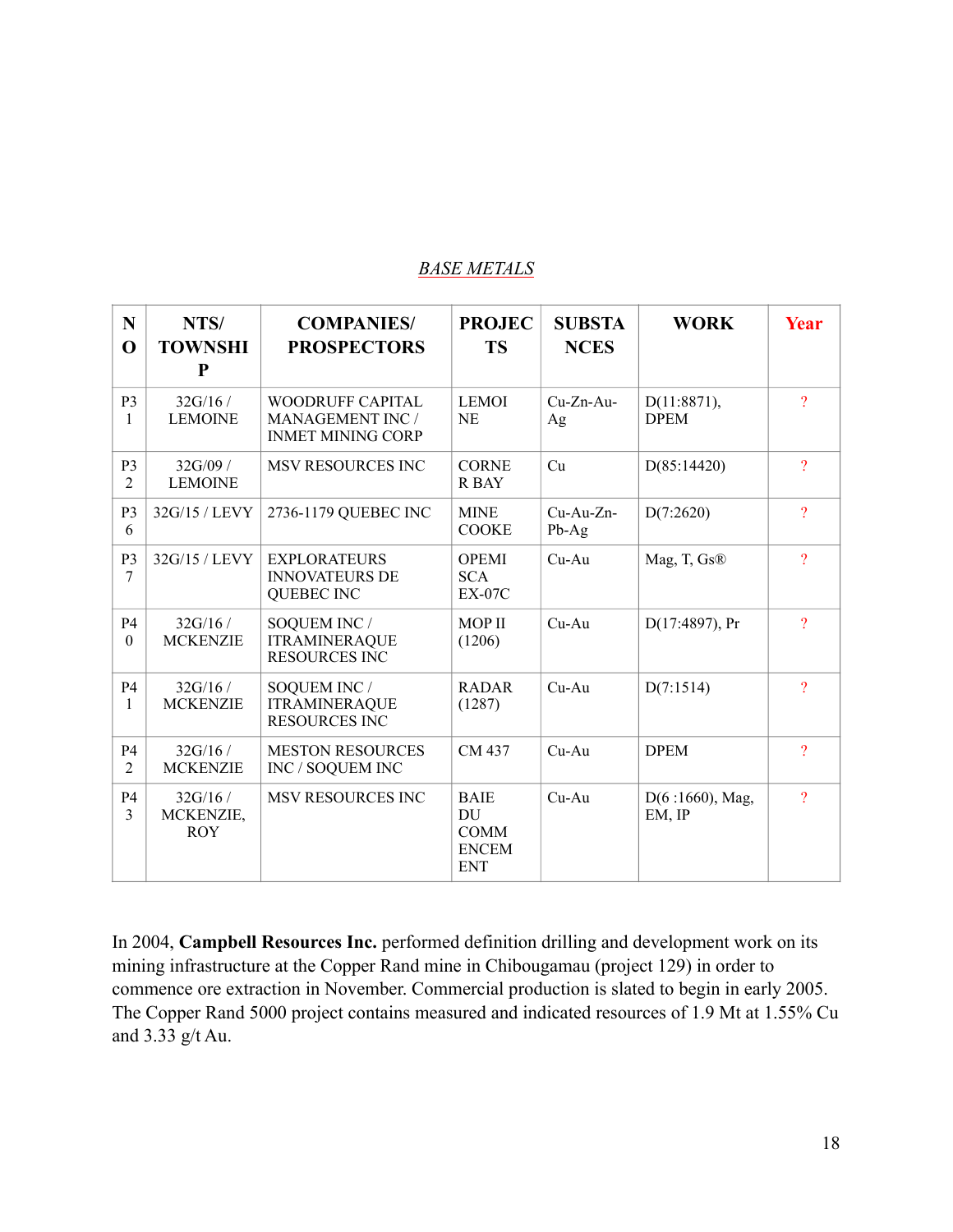At the Joe Mann mine held by **Campbell Resources Inc.** (project 82), underground drillholes from the 2925 level delineated the easternmost extent of the high-grade West Zone. Drillhole EW-78 intersected 2.6 m (true thickness) grading 10.3 g/t Au. On the Meston property (project 81), contiguous to the Joe Mann mine, **Campbell Resources Inc.** and **SOQUEM INC.**  conducted a drill program to extend zones 2800 and 3100 another 500 m to the west. Several mineralized intercepts were encountered, among which 6.34 m at 52.16 g/t Au in zone 2800 (drillhole H-04-579).

**Typhoon Exploration Inc.** carried out channel sampling and drilling on its Monexco property (project 96), located about 30 km northeast of Chibougamau. At strip zone no.1, grades ranged from 1.38 g/t Au over 0.5 m to 137.5 g/t Au over 1.0 m in quartz-tourmaline-pyrite veins injected in deformed andesitic volcanic rocks along the Rivière France deformation zone. On the La Dauversière property (project 80), located 30 km south of Chibougamau, **Ressources d'Arianne Inc.** reported grades ranging from 2.26 to 176 g/t Au from grab samples collected along an ENEtrending deformation zone intruded by a quartz porphyry and injected with gold-bearing quartz veins.

**MSV Resources Inc.** performed delineation drilling at the Corner Bay deposit (project P32) located in the southern part of the Lac Doré Complex. Elsewhere in the area, **Woodruff Capital Management Inc.**, in partnership with **Inmet Mining Corp.**, completed several drillholes and geophysical surveys on the Lemoine property (project P31).

#### **8 CREE NATION OF NEMASKA**

Geology and mineral resources interest Mineral Exploration Activity

**9 CREE NATION OF WHAPMAGOOSTUI**  Geology and mineral resources interest Mineral Exploration Activity